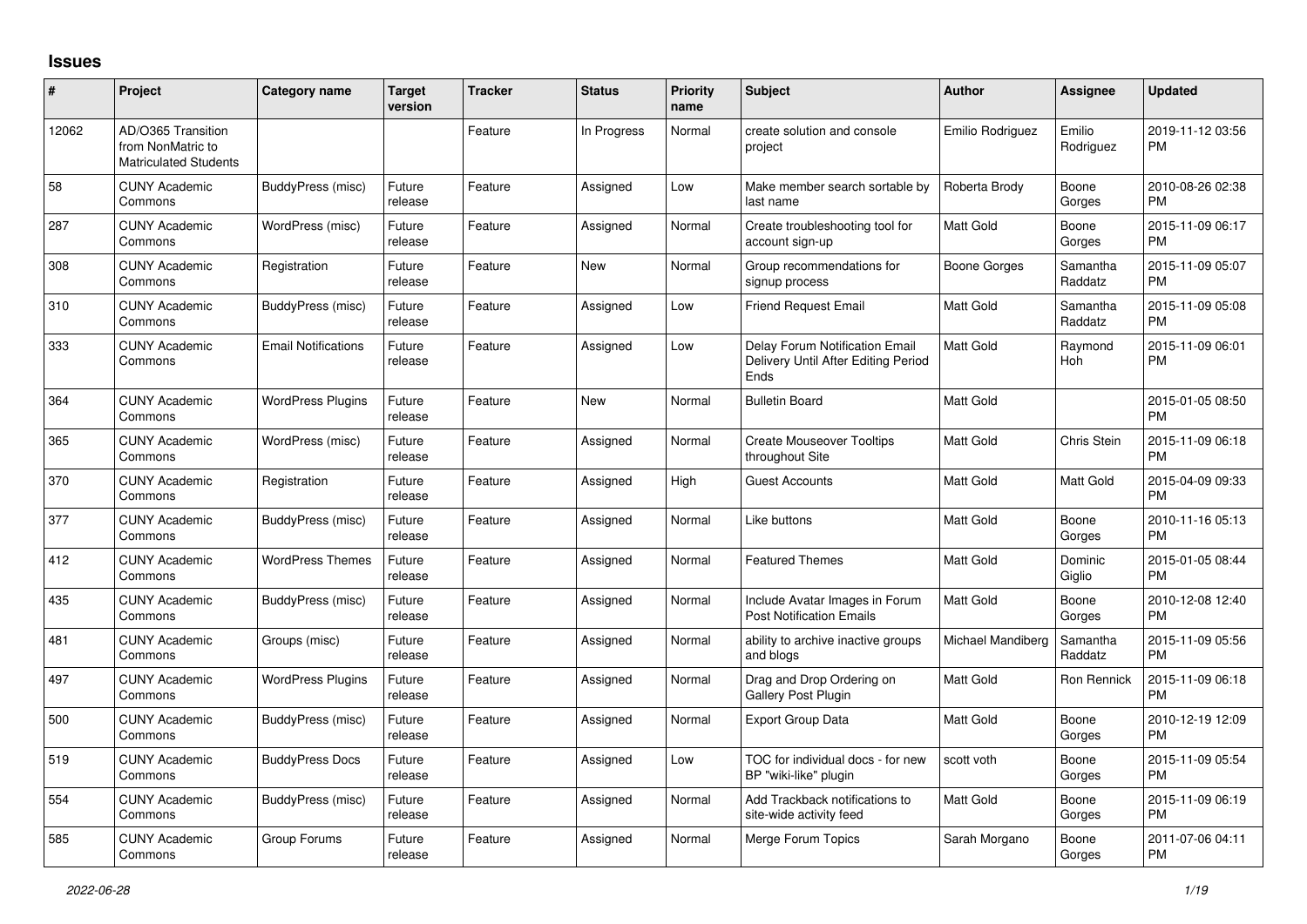| #    | <b>Project</b>                  | Category name            | <b>Target</b><br>version | <b>Tracker</b> | <b>Status</b>        | Priority<br>name | <b>Subject</b>                                                                            | Author              | Assignee            | <b>Updated</b>                |
|------|---------------------------------|--------------------------|--------------------------|----------------|----------------------|------------------|-------------------------------------------------------------------------------------------|---------------------|---------------------|-------------------------------|
| 599  | <b>CUNY Academic</b><br>Commons | BuddyPress (misc)        | Future<br>release        | Feature        | Assigned             | Normal           | Consider adding rating plugins for<br><b>BuddyPress/BBPress</b>                           | Matt Gold           | Boone<br>Gorges     | 2011-08-22 06:50<br><b>PM</b> |
| 618  | <b>CUNY Academic</b><br>Commons | <b>BuddyPress Docs</b>   | Future<br>release        | Feature        | Assigned             | Normal           | BuddyPress Docs: export formats                                                           | Boone Gorges        | Boone<br>Gorges     | 2015-11-09 05:38<br><b>PM</b> |
| 635  | <b>CUNY Academic</b><br>Commons | BuddyPress (misc)        | Future<br>release        | Feature        | Assigned             | Normal           | Big Blue Button -<br>Videoconferencing in Groups and<br><b>Blogs</b>                      | Matt Gold           | Boone<br>Gorges     | 2011-03-14 03:24<br><b>PM</b> |
| 636  | <b>CUNY Academic</b><br>Commons | WordPress (misc)         | Not tracked              | Support        | Assigned             | Normal           | Create Lynda.com-like Table of<br><b>Contents for Prospective Tutorial</b><br>Screencasts | Matt Gold           | scott voth          | 2016-02-23 03:12<br><b>PM</b> |
| 653  | <b>CUNY Academic</b><br>Commons | Group Blogs              | Future<br>release        | Feature        | Assigned             | Normal           | Redesign Integration of Groups<br>and Blogs                                               | Matt Gold           | Samantha<br>Raddatz | 2015-11-09 05:40<br><b>PM</b> |
| 658  | <b>CUNY Academic</b><br>Commons | <b>WordPress Plugins</b> | Future<br>release        | Feature        | Assigned             | Normal           | Rebulid Sitewide Tag Suggestion                                                           | Matt Gold           | Boone<br>Gorges     | 2015-01-05 08:47<br><b>PM</b> |
| 860  | <b>CUNY Academic</b><br>Commons | Design                   | Future<br>release        | Design/UX      | Assigned             | Normal           | <b>Standardize Button Treatment</b><br>Across the Commons                                 | <b>Chris Stein</b>  | Chris Stein         | 2014-05-01 09:45<br>AM        |
| 940  | <b>CUNY Academic</b><br>Commons | Redmine                  | Future<br>release        | Feature        | Assigned             | Low              | Communication with users after<br>releases                                                | Matt Gold           | Dominic<br>Giglio   | 2012-09-09 04:36<br><b>PM</b> |
| 1105 | <b>CUNY Academic</b><br>Commons | WordPress (misc)         | Future<br>release        | Feature        | Assigned             | Normal           | Rephrase Blog Privacy Options                                                             | Matt Gold           | Samantha<br>Raddatz | 2015-11-09 06:19<br><b>PM</b> |
| 1165 | <b>CUNY Academic</b><br>Commons | <b>Email Invitations</b> | Future<br>release        | Feature        | Assigned             | Low              | Allow saved lists of invitees under<br>Send Invites                                       | Boone Gorges        | Boone<br>Gorges     | 2015-11-09 06:03<br><b>PM</b> |
| 1166 | <b>CUNY Academic</b><br>Commons | <b>Email Invitations</b> | Future<br>release        | Feature        | <b>New</b>           | Low              | Better organizational tools for<br>Sent Invites                                           | Boone Gorges        | Boone<br>Gorges     | 2015-11-09 06:02<br><b>PM</b> |
| 1167 | <b>CUNY Academic</b><br>Commons | <b>Email Invitations</b> | Future<br>release        | Feature        | <b>New</b>           | Low              | Allow email invitations to be<br>resent                                                   | Boone Gorges        | Boone<br>Gorges     | 2015-11-12 12:53<br>AM        |
| 1192 | <b>CUNY Academic</b><br>Commons | <b>Group Files</b>       | Future<br>release        | Feature        | Assigned             | Low              | When posting group files, allow<br>users to add a category without<br>saving              | Matt Gold           | Raymond<br>Hoh      | 2015-11-09 05:53<br><b>PM</b> |
| 1417 | <b>CUNY Academic</b><br>Commons | <b>BuddyPress Docs</b>   | Future<br>release        | Feature        | Assigned             | Low              | Bulk actions for BuddyPress Docs                                                          | <b>Boone Gorges</b> | Boone<br>Gorges     | 2016-10-17 10:41<br><b>PM</b> |
| 1422 | <b>CUNY Academic</b><br>Commons | <b>BuddyPress Docs</b>   | Future<br>release        | Feature        | Assigned             | Normal           | Make "created Doc" activity icons<br>non-mini                                             | <b>Boone Gorges</b> | Boone<br>Gorges     | 2015-11-09 05:48<br><b>PM</b> |
| 1423 | <b>CUNY Academic</b><br>Commons | BuddyPress (misc)        | Future<br>release        | Feature        | Assigned             | Low              | Show an avatar for pingback<br>comment activity items                                     | Boone Gorges        | <b>Tahir Butt</b>   | 2016-10-24 12:03<br><b>PM</b> |
| 1456 | <b>CUNY Academic</b><br>Commons | Group Invitations        | Future<br>release        | Feature        | Reporter<br>Feedback | Low              | Invite to Group Button from Profile   Matt Gold<br>Field                                  |                     | Samantha<br>Raddatz | 2015-11-09 05:59<br><b>PM</b> |
| 1460 | <b>CUNY Academic</b><br>Commons | Analytics                | Future<br>release        | Feature        | Assigned             | Normal           | Update System Report                                                                      | <b>Brian Foote</b>  | Boone<br>Gorges     | 2015-11-09 06:13<br>PM        |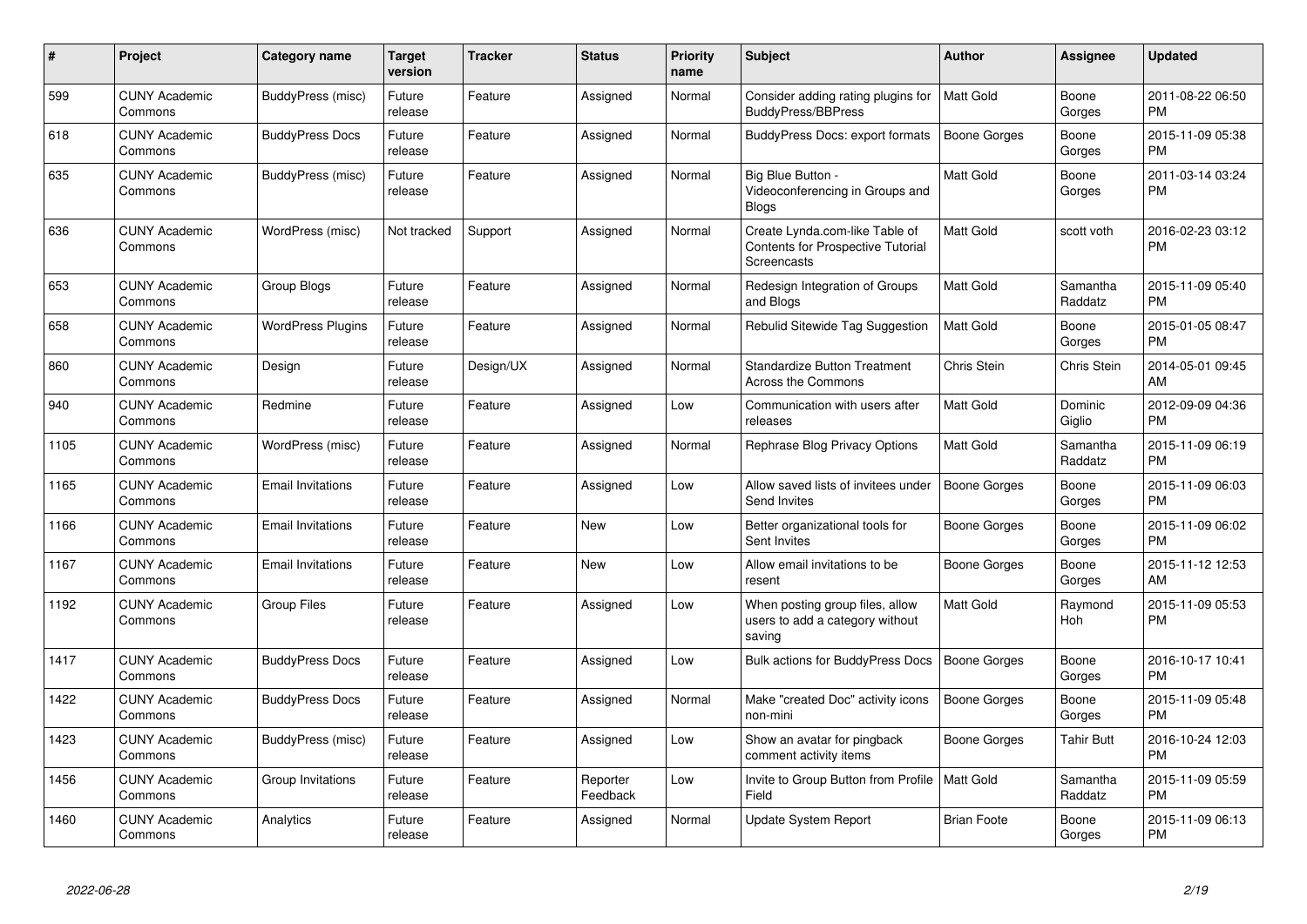| $\#$ | <b>Project</b>                  | Category name            | <b>Target</b><br>version | <b>Tracker</b> | <b>Status</b>        | Priority<br>name | <b>Subject</b>                                                                 | Author              | <b>Assignee</b>   | <b>Updated</b>                |
|------|---------------------------------|--------------------------|--------------------------|----------------|----------------------|------------------|--------------------------------------------------------------------------------|---------------------|-------------------|-------------------------------|
| 1508 | <b>CUNY Academic</b><br>Commons | WordPress (misc)         | Future<br>release        | Feature        | Assigned             | Normal           | Share login cookies across<br>mapped domains                                   | Boone Gorges        | Boone<br>Gorges   | 2012-07-02 12:12<br><b>PM</b> |
| 1544 | <b>CUNY Academic</b><br>Commons | Groups (misc)            | Future<br>release        | Feature        | Reporter<br>Feedback | Normal           | Group Filtering and Sorting                                                    | <b>Matt Gold</b>    | Chris Stein       | 2019-03-01 02:25<br><b>PM</b> |
| 1562 | <b>CUNY Academic</b><br>Commons | <b>WordPress Plugins</b> | Future<br>release        | Feature        | Assigned             | Low              | Play with NYT Collaborative<br><b>Authoring Tool</b>                           | Matt Gold           | Boone<br>Gorges   | 2015-01-05 08:47<br><b>PM</b> |
| 1744 | <b>CUNY Academic</b><br>Commons | <b>BuddyPress Docs</b>   | Future<br>release        | Feature        | Assigned             | Normal           | Spreadsheet-style Docs                                                         | <b>Boone Gorges</b> | Boone<br>Gorges   | 2015-11-09 06:13<br><b>PM</b> |
| 1888 | <b>CUNY Academic</b><br>Commons | Home Page                | Future<br>release        | Feature        | Assigned             | Normal           | Refactor BP MPO Activity Filter to<br>support proper pagination                | Sarah Morgano       | Boone<br>Gorges   | 2014-05-01 07:11<br><b>PM</b> |
| 1983 | <b>CUNY Academic</b><br>Commons | Home Page                | Future<br>release        | Feature        | Assigned             | Low              | Media Library integration with<br>Featured Content plugin                      | <b>Boone Gorges</b> | Dominic<br>Giglio | 2014-03-17 10:34<br>AM        |
| 2013 | <b>CUNY Academic</b><br>Commons | <b>Public Portfolio</b>  | Future<br>release        | Feature        | Assigned             | Low              | Have Profile Privacy Options<br>show up only for filled-in fields              | Matt Gold           | Boone<br>Gorges   | 2015-11-09 06:09<br><b>PM</b> |
| 2167 | <b>CUNY Academic</b><br>Commons | WordPress (misc)         | Future<br>release        | <b>Bug</b>     | Assigned             | Normal           | CAC-Livestream Plugin Issues                                                   | Michael Smith       | Dominic<br>Giglio | 2015-01-02 03:06<br><b>PM</b> |
| 2175 | <b>CUNY Academic</b><br>Commons | WordPress (misc)         | Not tracked              | Support        | Assigned             | Normal           | Subscibe 2 vs. Jetpack<br>subscription options                                 | local admin         | Matt Gold         | 2016-01-26 04:58<br><b>PM</b> |
| 2223 | <b>CUNY Academic</b><br>Commons | <b>WordPress Plugins</b> | Future<br>release        | Feature        | Assigned             | Low              | Add Participad to the CUNY<br><b>Academic Commons</b>                          | <b>Matt Gold</b>    | Boone<br>Gorges   | 2014-09-17 10:03<br><b>PM</b> |
| 2325 | <b>CUNY Academic</b><br>Commons | BuddyPress (misc)        | Future<br>release        | Feature        | Assigned             | Low              | Profile should have separate<br>fields for first/last names                    | local admin         | Boone<br>Gorges   | 2015-11-09 06:09<br><b>PM</b> |
| 2523 | <b>CUNY Academic</b><br>Commons | <b>BuddyPress Docs</b>   | Future<br>release        | Feature        | Assigned             | Normal           | Allow Users to Upload Images to<br><b>BP</b> Docs                              | <b>Matt Gold</b>    | Boone<br>Gorges   | 2015-11-09 06:14<br><b>PM</b> |
| 2610 | <b>CUNY Academic</b><br>Commons | Group Invitations        | Future<br>release        | Feature        | Assigned             | Low              | Request: Custom invitation<br>message to group invites                         | local admin         | Boone<br>Gorges   | 2015-11-09 06:13<br><b>PM</b> |
| 2612 | <b>CUNY Academic</b><br>Commons |                          | Not tracked              | Publicity      | Assigned             | Normal           | Pinterest site for the Commons                                                 | local admin         | Sarah<br>Morgano  | 2016-03-04 11:19<br>AM        |
| 2666 | <b>CUNY Academic</b><br>Commons | About page               | Not tracked              | Documentation  | Assigned             | Normal           | <b>Update About Text</b>                                                       | Chris Stein         | Luke Waltzer      | 2016-03-04 11:19<br>AM        |
| 2753 | <b>CUNY Academic</b><br>Commons | <b>Public Portfolio</b>  | Future<br>release        | Feature        | <b>New</b>           | Normal           | Create actual actual tagification in<br>academic interests and other<br>fields | Micki Kaufman       | Boone<br>Gorges   | 2015-01-05 08:52<br><b>PM</b> |
| 2754 | <b>CUNY Academic</b><br>Commons | Design                   | Future<br>release        | Feature        | Assigned             | Normal           | Determine strategy for CAC logo<br>handling in top header                      | Micki Kaufman       | Chris Stein       | 2015-01-05 08:53<br><b>PM</b> |
| 2832 | <b>CUNY Academic</b><br>Commons | <b>Public Portfolio</b>  | Future<br>release        | Feature        | Assigned             | Normal           | Improve interface for (not)<br>auto-linking profile fields                     | Boone Gorges        | Chris Stein       | 2015-01-05 08:52<br><b>PM</b> |
| 2881 | <b>CUNY Academic</b><br>Commons | <b>Public Portfolio</b>  | Future<br>release        | Feature        | Assigned             | Normal           | Redesign the UX for Profiles                                                   | Chris Stein         | Chris Stein       | 2016-10-13 12:45<br><b>PM</b> |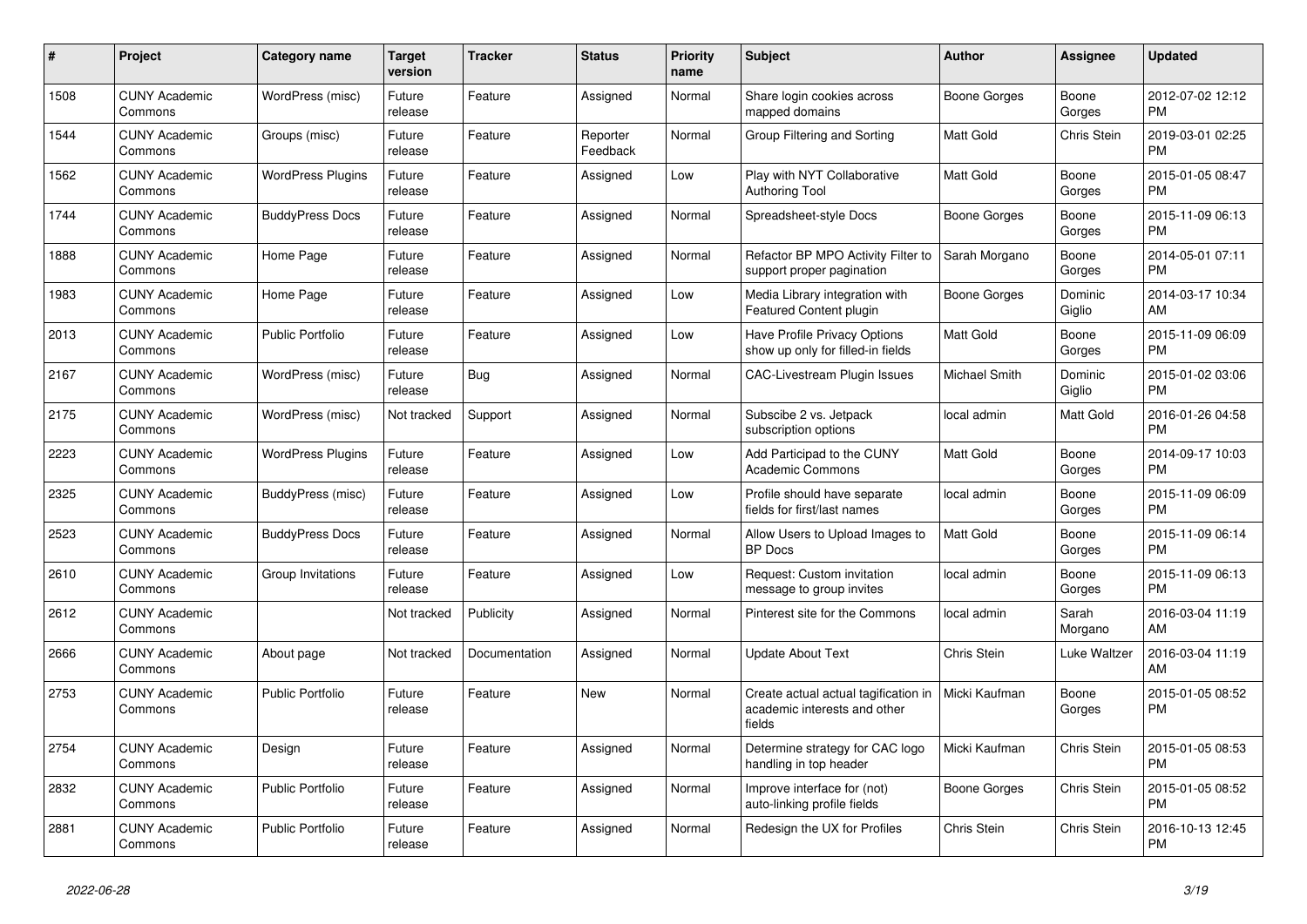| $\#$ | <b>Project</b>                  | Category name                  | <b>Target</b><br>version | <b>Tracker</b> | <b>Status</b>       | <b>Priority</b><br>name | <b>Subject</b>                                                              | Author              | Assignee            | <b>Updated</b>                |
|------|---------------------------------|--------------------------------|--------------------------|----------------|---------------------|-------------------------|-----------------------------------------------------------------------------|---------------------|---------------------|-------------------------------|
| 3002 | <b>CUNY Academic</b><br>Commons | Search                         | Future<br>release        | Feature        | Assigned            | Normal                  | Overhaul CAC search by using<br>external search appliance                   | Boone Gorges        | Boone<br>Gorges     | 2020-07-15 03:05<br><b>PM</b> |
| 3042 | <b>CUNY Academic</b><br>Commons | <b>Public Portfolio</b>        | Future<br>release        | Feature        | Assigned            | Normal                  | Browsing member interests                                                   | Matt Gold           | Boone<br>Gorges     | 2015-03-21 09:04<br><b>PM</b> |
| 3048 | <b>CUNY Academic</b><br>Commons | <b>Public Portfolio</b>        | Future<br>release        | Feature        | <b>New</b>          | Low                     | Images for rich text profile fields                                         | <b>Boone Gorges</b> | Boone<br>Gorges     | 2014-02-19 12:56<br><b>PM</b> |
| 3059 | <b>CUNY Academic</b><br>Commons | Group Forums                   | Future<br>release        | Design/UX      | <b>New</b>          | Normal                  | Forum Post Permissable Content<br><b>Explanatory Text</b>                   | Chris Stein         | Chris Stein         | 2015-04-02 11:27<br>AM        |
| 3080 | <b>CUNY Academic</b><br>Commons | Group Files                    | Future<br>release        | Feature        | Assigned            | Low                     | Create a system to keep track of<br>file changes                            | <b>Matt Gold</b>    | Boone<br>Gorges     | 2014-02-26 10:04<br><b>PM</b> |
| 3090 | <b>CUNY Academic</b><br>Commons | Twitter page                   | Future<br>release        | Feature        | Assigned            | Normal                  | Prevent Retweets from showing<br>up on Commons twitter page                 | <b>Matt Gold</b>    | <b>Tahir Butt</b>   | 2016-10-24 11:31<br>AM        |
| 3192 | <b>CUNY Academic</b><br>Commons | Group Forums                   | Future<br>release        | Feature        | Assigned            | Normal                  | Customizable forum views for<br>bbPress 2.x group forums                    | Boone Gorges        | Raymond<br>Hoh      | 2015-11-09 12:47<br><b>PM</b> |
| 3193 | <b>CUNY Academic</b><br>Commons | Group Forums                   | Future<br>release        | Feature        | Assigned            | Normal                  | bbPress 2.x dynamic roles and<br><b>RBE</b>                                 | <b>Boone Gorges</b> | Boone<br>Gorges     | 2014-09-30 01:30<br><b>PM</b> |
| 3220 | <b>CUNY Academic</b><br>Commons | Public Portfolio               | Future<br>release        | Feature        | Assigned            | Normal                  | Add indent/outdent option to<br>Formatting Buttons on Profile<br>Page       | <b>Matt Gold</b>    | Boone<br>Gorges     | 2014-05-21 10:39<br><b>PM</b> |
| 3230 | <b>CUNY Academic</b><br>Commons | Internal Tools and<br>Workflow | Not tracked              | Feature        | Assigned            | High                    | Scripts for quicker<br>provisioning/updating of<br>development environments | Boone Gorges        | Boone<br>Gorges     | 2016-01-26 04:54<br><b>PM</b> |
| 3308 | <b>CUNY Academic</b><br>Commons | Group Invitations              | Future<br>release        | Feature        | Assigned            | Normal                  | Allow members to rescind group<br>invitations                               | <b>Matt Gold</b>    | Boone<br>Gorges     | 2015-04-01 08:53<br><b>PM</b> |
| 3330 | <b>CUNY Academic</b><br>Commons | My Commons                     | Future<br>release        | Feature        | Assigned            | Normal                  | 'Commons Information" tool                                                  | Boone Gorges        | Chris Stein         | 2014-09-22 08:46<br><b>PM</b> |
| 3354 | <b>CUNY Academic</b><br>Commons | <b>Group Files</b>             | Future<br>release        | Feature        | Assigned            | Low                     | Allow Group Download of Multiple<br><b>Selected Files</b>                   | <b>Matt Gold</b>    | Chris Stein         | 2014-08-01 08:50<br>AM        |
| 3369 | <b>CUNY Academic</b><br>Commons | Reply By Email                 | Not tracked              | Outreach       | Hold                | Normal                  | Release reply by email to WP<br>plugin directory                            | <b>Matt Gold</b>    | Raymond<br>Hoh      | 2016-03-01 12:46<br><b>PM</b> |
| 3419 | <b>CUNY Academic</b><br>Commons | Group Invitations              | 1.6.14                   | <b>Bug</b>     | Testing<br>Required | Normal                  | Neatening the display of<br>messages on group requests                      | Matt Gold           | Boone<br>Gorges     | 2014-09-01 09:29<br><b>PM</b> |
| 3458 | <b>CUNY Academic</b><br>Commons | Groups (misc)                  | Future<br>release        | Feature        | Assigned            | Normal                  | Filter Members of Group by<br>Campus                                        | Michael Smith       | Samantha<br>Raddatz | 2014-09-26 08:32<br><b>PM</b> |
| 3473 | <b>CUNY Academic</b><br>Commons | User Experience                | Future<br>release        | Feature        | Assigned            | Normal                  | Commons profile: Add help info<br>about "Positions" replacing "title"       | Keith Miyake        | Samantha<br>Raddatz | 2015-11-09 02:28<br><b>PM</b> |
| 3475 | <b>CUNY Academic</b><br>Commons | Events                         | Future<br>release        | Feature        | Assigned            | Normal                  | Request to add plugin to<br>streamline room<br>booking/appointment booking  | Naomi Barrettara    | Boone<br>Gorges     | 2014-12-01 05:14<br><b>PM</b> |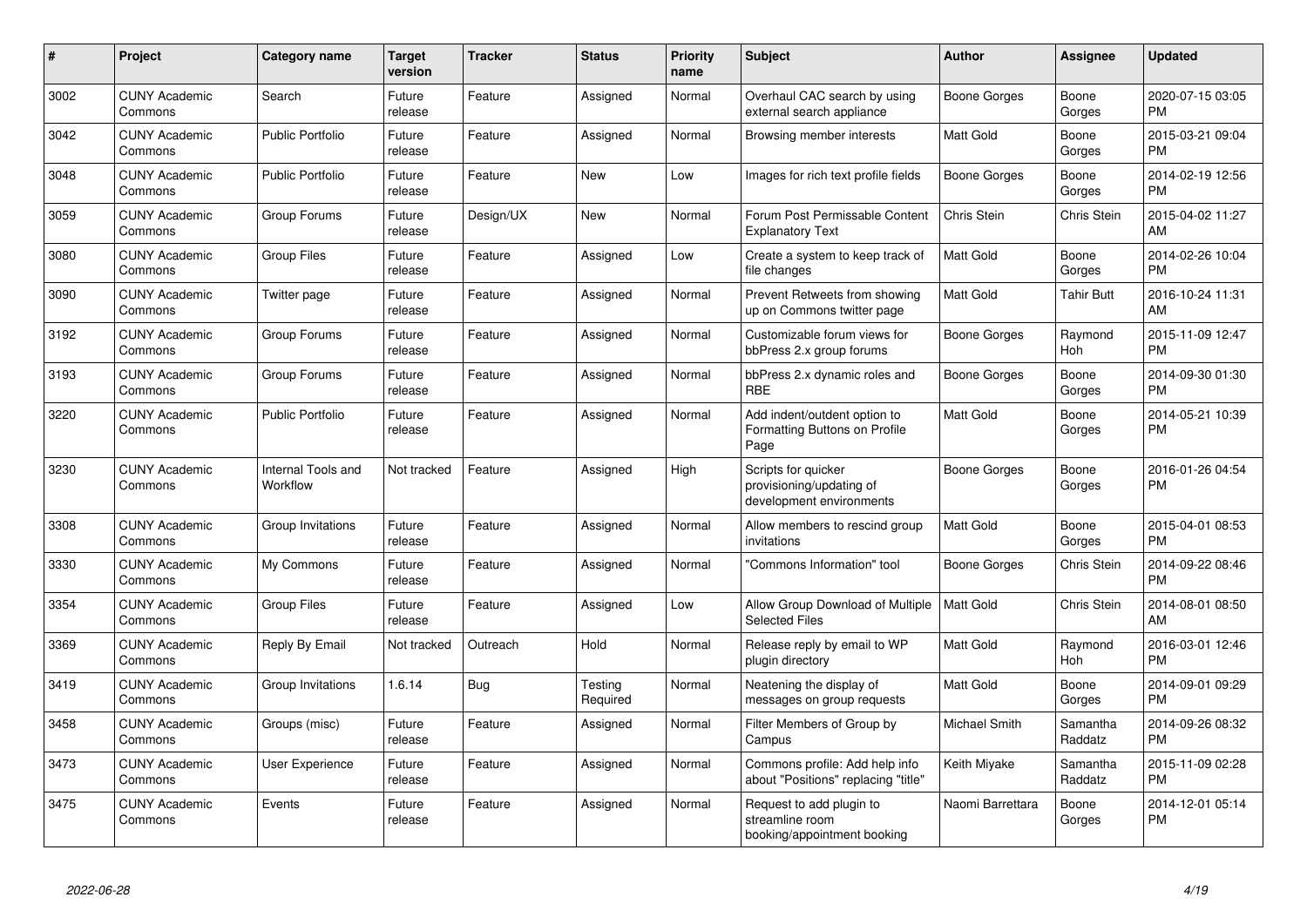| #    | Project                         | <b>Category name</b>     | <b>Target</b><br>version | <b>Tracker</b> | <b>Status</b> | <b>Priority</b><br>name | Subject                                                                | Author           | <b>Assignee</b>  | <b>Updated</b>                |
|------|---------------------------------|--------------------------|--------------------------|----------------|---------------|-------------------------|------------------------------------------------------------------------|------------------|------------------|-------------------------------|
| 3492 | <b>CUNY Academic</b><br>Commons | <b>WordPress Themes</b>  | Future<br>release        | Support        | Assigned      | Normal                  | Add CBOX theme to the<br>Commons                                       | scott voth       | Raymond<br>Hoh   | 2014-10-08 05:55<br><b>PM</b> |
| 3506 | <b>CUNY Academic</b><br>Commons | Publicity                | 1.7                      | Publicity      | <b>New</b>    | Normal                  | Prepare 1.7 email messaging                                            | Micki Kaufman    | Micki<br>Kaufman | 2014-10-01 12:36<br><b>PM</b> |
| 3509 | <b>CUNY Academic</b><br>Commons | Publicity                | 1.7                      | Publicity      | New           | Normal                  | Create 1.7 digital signage imagery                                     | Micki Kaufman    | Marilyn<br>Weber | 2014-10-01 12:40<br><b>PM</b> |
| 3510 | <b>CUNY Academic</b><br>Commons | Publicity                | 1.7                      | Publicity      | Assigned      | Normal                  | Post on the News Blog re: 'My<br>Commons'                              | Micki Kaufman    | Sarah<br>Morgano | 2014-10-15 11:18<br>AM        |
| 3511 | <b>CUNY Academic</b><br>Commons | Publicity                | 1.7                      | Publicity      | Assigned      | Normal                  | Social media for 1.7                                                   | Micki Kaufman    | Sarah<br>Morgano | 2014-10-14 03:32<br><b>PM</b> |
| 3517 | <b>CUNY Academic</b><br>Commons | My Commons               | Future<br>release        | Feature        | Assigned      | Normal                  | Mute/Unmute My Commons<br>updates                                      | <b>Matt Gold</b> | Raymond<br>Hoh   | 2015-11-09 01:19<br><b>PM</b> |
| 3524 | <b>CUNY Academic</b><br>Commons | Documentation            | Not tracked              | Documentation  | Assigned      | Normal                  | Post describing all you can do<br>when starting up a new<br>blog/group | <b>Matt Gold</b> | scott voth       | 2014-10-04 12:56<br><b>PM</b> |
| 3536 | <b>CUNY Academic</b><br>Commons | My Commons               | Future<br>release        | Feature        | Assigned      | Normal                  | Infinite Scroll on My Commons<br>page                                  | Matt Gold        | Raymond<br>Hoh   | 2015-04-13 04:42<br><b>PM</b> |
| 3565 | <b>CUNY Academic</b><br>Commons | My Commons               | Not tracked              | Documentation  | <b>New</b>    | Normal                  | Load Newest inconsistencies                                            | Chris Stein      | scott voth       | 2015-11-09 01:16<br><b>PM</b> |
| 3577 | <b>CUNY Academic</b><br>Commons | My Commons               | Future<br>release        | Design/UX      | Assigned      | Normal                  | Replies to items in My Commons                                         | <b>Matt Gold</b> | Raymond<br>Hoh   | 2015-04-09 05:19<br><b>PM</b> |
| 3580 | <b>CUNY Academic</b><br>Commons | Group Blogs              | Future<br>release        | Feature        | New           | Normal                  | Multiple blogs per group                                               | Boone Gorges     | Boone<br>Gorges  | 2018-02-20 02:02<br><b>PM</b> |
| 3615 | <b>CUNY Academic</b><br>Commons | Redmine                  | Not tracked              | Feature        | New           | Low                     | Create Redmine issues via email                                        | Dominic Giglio   | Boone<br>Gorges  | 2017-11-16 11:36<br>AM        |
| 3657 | <b>CUNY Academic</b><br>Commons | WordPress (misc)         | Not tracked              | Feature        | <b>New</b>    | Normal                  | Create alert for GC email<br>addresses                                 | <b>Matt Gold</b> | Matt Gold        | 2016-04-14 11:29<br><b>PM</b> |
| 3662 | <b>CUNY Academic</b><br>Commons | <b>SEO</b>               | Future<br>release        | Feature        | Assigned      | Normal                  | Duplicate Content/SEO/Google<br>issues                                 | <b>Matt Gold</b> | Raymond<br>Hoh   | 2015-04-13 04:37<br><b>PM</b> |
| 3691 | <b>CUNY Academic</b><br>Commons | <b>WordPress Plugins</b> | Future<br>release        | <b>Bug</b>     | <b>New</b>    | Normal                  | <b>WPMU Domain Mapping</b><br>Debugging on cdev                        | Raymond Hoh      | Matt Gold        | 2014-12-12 09:04<br>AM        |
| 3759 | <b>CUNY Academic</b><br>Commons | WordPress (misc)         | Future<br>release        | Feature        | Assigned      | Normal                  | Review Interface for Adding Users<br>to Blogs                          | <b>Matt Gold</b> | Boone<br>Gorges  | 2015-03-24 05:52<br><b>PM</b> |
| 3768 | <b>CUNY Academic</b><br>Commons | Public Portfolio         | Future<br>release        | Feature        | Assigned      | Normal                  | Institutions/Past positions on<br>public portfolios                    | Matt Gold        | Boone<br>Gorges  | 2018-04-23 10:44<br>AM        |
| 3770 | <b>CUNY Academic</b><br>Commons | Public Portfolio         | Future<br>release        | Feature        | Assigned      | Normal                  | Improve Layout/Formatting of<br>Positions Area on Public<br>Portfolios | Matt Gold        | Chris Stein      | 2015-04-01 09:17<br>PM        |
| 3939 | <b>CUNY Academic</b><br>Commons | <b>WordPress Plugins</b> | Future<br>release        | i Bug          | Hold          | Normal                  | Activity stream support for<br>Co-Authors Plus plugin                  | Raymond Hoh      | Raymond<br>Hoh   | 2015-11-09 06:13<br>PM        |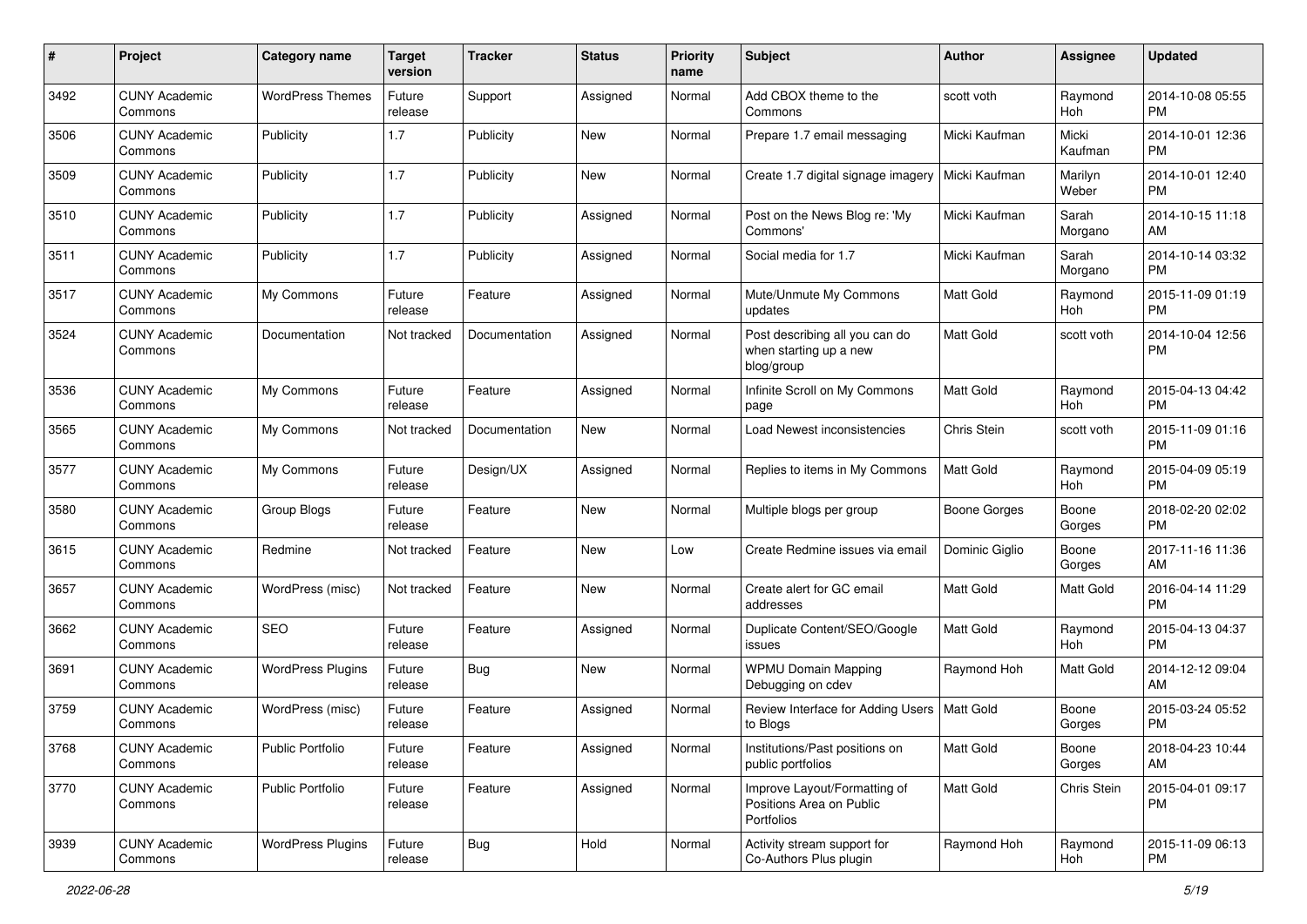| #    | Project                         | <b>Category name</b>    | <b>Target</b><br>version | <b>Tracker</b> | <b>Status</b> | <b>Priority</b><br>name | Subject                                                                           | Author                  | <b>Assignee</b>     | <b>Updated</b>                |
|------|---------------------------------|-------------------------|--------------------------|----------------|---------------|-------------------------|-----------------------------------------------------------------------------------|-------------------------|---------------------|-------------------------------|
| 4027 | <b>CUNY Academic</b><br>Commons | Commons In A Box        | Not tracked              | Design/UX      | Assigned      | Normal                  | Usability review of CBOX update<br>procedures                                     | <b>Matt Gold</b>        | Samantha<br>Raddatz | 2015-05-11 06:36<br><b>PM</b> |
| 4053 | <b>CUNY Academic</b><br>Commons | Events                  | Future<br>release        | Feature        | Assigned      | Normal                  | Create new tab for past events                                                    | <b>Matt Gold</b>        | Boone<br>Gorges     | 2015-05-12 02:10<br><b>PM</b> |
| 4070 | <b>CUNY Academic</b><br>Commons | Analytics               | Not tracked              | Support        | Assigned      | Normal                  | Request for JITP site analytics                                                   | <b>Matt Gold</b>        | Seth Persons        | 2016-02-23 03:09<br><b>PM</b> |
| 4221 | <b>CUNY Academic</b><br>Commons | Group Forums            | Future<br>release        | Design/UX      | Assigned      | Normal                  | Add 'Number of Posts' display<br>option to Forum page                             | Samantha Raddatz        | Samantha<br>Raddatz | 2015-06-26 02:21<br><b>PM</b> |
| 4222 | <b>CUNY Academic</b><br>Commons | User Experience         | Future<br>release        | Design/UX      | New           | Normal                  | Add information to 'Delete<br>Account' page                                       | Samantha Raddatz        | scott voth          | 2015-06-26 11:35<br>AM        |
| 4225 | <b>CUNY Academic</b><br>Commons | <b>DiRT</b> Integration | Future<br>release        | Design/UX      | New           | Normal                  | Add information to DIRT page (in<br>Create a Group)                               | Samantha Raddatz        | Matt Gold           | 2015-06-26 03:14<br><b>PM</b> |
| 4226 | <b>CUNY Academic</b><br>Commons | <b>BuddyPress Docs</b>  | Future<br>release        | Design/UX      | <b>New</b>    | Normal                  | Add option to connect a Doc with<br>a Group                                       | Samantha Raddatz        | Samantha<br>Raddatz | 2015-09-09 04:08<br><b>PM</b> |
| 4235 | <b>CUNY Academic</b><br>Commons |                         | Not tracked              | Design/UX      | Assigned      | Normal                  | Explore user experience around<br>comments on forum topics vs<br>docs             | <b>Matt Gold</b>        | Samantha<br>Raddatz | 2015-07-21 10:23<br>AM        |
| 4238 | <b>CUNY Academic</b><br>Commons | Events                  | Future<br>release        | Feature        | Assigned      | Normal                  | Copy Events to Other Groups?                                                      | <b>Matt Gold</b>        | Boone<br>Gorges     | 2015-07-02 10:08<br>AM        |
| 4253 | <b>CUNY Academic</b><br>Commons | <b>Public Portfolio</b> | Future<br>release        | Design/UX      | New           | Normal                  | Encourage users to add portfolio<br>content                                       | Samantha Raddatz        | Samantha<br>Raddatz | 2015-07-07 11:32<br>AM        |
| 4388 | <b>CUNY Academic</b><br>Commons | WordPress (misc)        | Future<br>release        | <b>Bug</b>     | Assigned      | Normal                  | Repeated request for<br>authentication.                                           | Alice.Lynn<br>McMichael | Raymond<br>Hoh      | 2015-08-11 07:35<br>PM        |
| 4404 | <b>CUNY Academic</b><br>Commons | <b>Public Portfolio</b> | Future<br>release        | Design/UX      | Assigned      | Normal                  | Change color of permissions info<br>on portfolio editing interface                | <b>Matt Gold</b>        | Samantha<br>Raddatz | 2015-08-11 05:28<br><b>PM</b> |
| 4438 | <b>CUNY Academic</b><br>Commons | Events                  | Future<br>release        | Bug            | Assigned      | Normal                  | Events Calendar - Export<br><b>Recurring Events</b>                               | scott voth              | Daniel Jones        | 2016-05-23 04:25<br><b>PM</b> |
| 4481 | <b>CUNY Academic</b><br>Commons | Events                  | Future<br>release        | Feature        | New           | Normal                  | Group admins/mods should have<br>the ability to unlink an event from<br>the group | <b>Boone Gorges</b>     | Boone<br>Gorges     | 2017-04-24 03:53<br><b>PM</b> |
| 4535 | <b>CUNY Academic</b><br>Commons | My Commons              | Future<br>release        | <b>Bug</b>     | New           | Low                     | My Commons filter issue                                                           | scott voth              | Raymond<br>Hoh      | 2015-09-01 11:17<br>AM        |
| 4592 | CUNY Academic<br>Commons        | Events                  | Future<br>release        | Design/UX      | <b>New</b>    | Normal                  | Event Creation - Venue Dropdown<br>Slow                                           | Samantha Raddatz        | Boone<br>Gorges     | 2015-09-14 04:56<br>PM        |
| 4622 | <b>CUNY Academic</b><br>Commons | <b>Public Portfolio</b> | Future<br>release        | Design/UX      | New           | Normal                  | <b>Profile Visibility Settings</b>                                                | Samantha Raddatz        | Samantha<br>Raddatz | 2015-09-21 12:18<br><b>PM</b> |
| 4635 | <b>CUNY Academic</b><br>Commons | Authentication          | Future<br>release        | Feature        | New           | Normal                  | Allow non-WP authentication                                                       | <b>Boone Gorges</b>     | Sonja Leix          | 2019-03-01 02:05<br>PM        |
| 4661 | <b>CUNY Academic</b><br>Commons | User Experience         | Future<br>release        | <b>Bug</b>     | Assigned      | Normal                  | Simplify Events text                                                              | Matt Gold               | Samantha<br>Raddatz | 2015-10-02 09:06<br>PM        |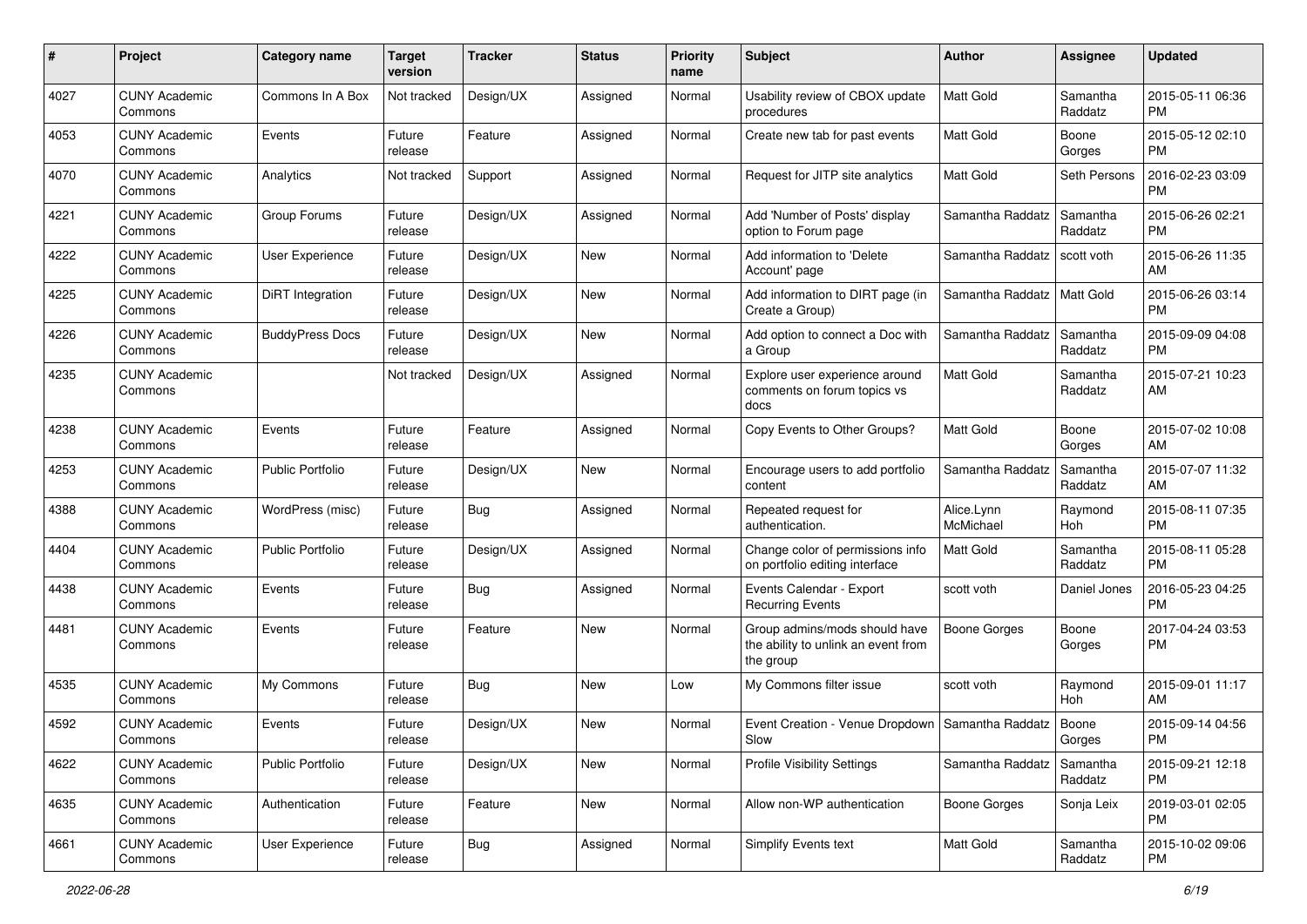| #    | Project                         | <b>Category name</b> | <b>Target</b><br>version | <b>Tracker</b> | <b>Status</b> | <b>Priority</b><br>name | <b>Subject</b>                                                                                                                                        | <b>Author</b>           | <b>Assignee</b>     | <b>Updated</b>                |
|------|---------------------------------|----------------------|--------------------------|----------------|---------------|-------------------------|-------------------------------------------------------------------------------------------------------------------------------------------------------|-------------------------|---------------------|-------------------------------|
| 4903 | <b>CUNY Academic</b><br>Commons | Events               | Future<br>release        | Design/UX      | Assigned      | Normal                  | Improving visual appearance of<br>event calendars                                                                                                     | Matt Gold               | Boone<br>Gorges     | 2016-10-13 11:51<br>AM        |
| 4972 | <b>CUNY Academic</b><br>Commons | Analytics            | Not tracked              | Bug            | New           | Normal                  | <b>Newsletter Analytics</b>                                                                                                                           | Stephen Real            | Matt Gold           | 2015-12-09 12:54<br><b>PM</b> |
| 4980 | <b>CUNY Academic</b><br>Commons | Home Page            | Future<br>release        | Feature        | Assigned      | Normal                  | CAC Featured Content -- Adding<br>Randomization                                                                                                       | Matt Gold               | Boone<br>Gorges     | 2016-12-12 03:01<br><b>PM</b> |
| 4986 | <b>CUNY Academic</b><br>Commons | ZenDesk              | Not tracked              | Support        | Assigned      | Normal                  | Prepare documentation for<br>Zendesk re web widget                                                                                                    | Matt Gold               | Samantha<br>Raddatz | 2016-02-25 03:09<br><b>PM</b> |
| 5016 | <b>CUNY Academic</b><br>Commons | Events               | Future<br>release        | Feature        | Assigned      | Low                     | Allow comments to be posted on<br>events                                                                                                              | <b>Matt Gold</b>        | Raymond<br>Hoh      | 2019-03-01 02:23<br><b>PM</b> |
| 5050 | <b>CUNY Academic</b><br>Commons | Social Paper         | Future<br>release        | Feature        | New           | Low                     | Making comments visible in SP<br>editing mode (SP suggestion #1)                                                                                      | Marilyn Weber           | Samantha<br>Raddatz | 2019-09-17 11:10<br><b>PM</b> |
| 5052 | <b>CUNY Academic</b><br>Commons | Social Paper         | Future<br>release        | Feature        | <b>New</b>    | Low                     | Sentence by sentence or line by<br>line comments (SP suggestion #3)                                                                                   | Marilyn Weber           | Boone<br>Gorges     | 2016-02-11 10:24<br><b>PM</b> |
| 5053 | <b>CUNY Academic</b><br>Commons | Social Paper         | Future<br>release        | Feature        | <b>New</b>    | Low                     | Scrollable menu to add readers<br>(SP suggestion #4)                                                                                                  | Marilyn Weber           | Samantha<br>Raddatz | 2016-04-21 05:21<br><b>PM</b> |
| 5058 | <b>CUNY Academic</b><br>Commons | Social Paper         | Future<br>release        | Feature        | New           | Low                     | Can there be a clearer signal that<br>even when comments have<br>already been made you add<br>comments by clicking on the side?<br>(SP suggestion #5) | Marilyn Weber           | Samantha<br>Raddatz | 2016-02-11 10:24<br><b>PM</b> |
| 5182 | <b>CUNY Academic</b><br>Commons | Social Paper         | Future<br>release        | Design/UX      | New           | Normal                  | "Publishing" a private paper on<br>social paper?                                                                                                      | Raffi<br>Khatchadourian | Boone<br>Gorges     | 2016-10-13 04:12<br><b>PM</b> |
| 5183 | <b>CUNY Academic</b><br>Commons | Social Paper         | Future<br>release        | Design/UX      | New           | Normal                  | Creating a new paper when<br>viewing an existing paper                                                                                                | Raffi<br>Khatchadourian | Samantha<br>Raddatz | 2016-02-02 12:09<br><b>PM</b> |
| 5199 | <b>CUNY Academic</b><br>Commons | Social Paper         | Future<br>release        | Feature        | New           | Normal                  | add tables to the SP editor                                                                                                                           | Marilyn Weber           |                     | 2016-10-24 11:27<br>AM        |
| 5205 | <b>CUNY Academic</b><br>Commons | Social Paper         | Future<br>release        | Feature        | New           | Normal                  | Social Paper folders                                                                                                                                  | Marilyn Weber           |                     | 2016-02-11 10:24<br><b>PM</b> |
| 5225 | <b>CUNY Academic</b><br>Commons | Registration         | Future<br>release        | Feature        | Assigned      | Normal                  | On-boarding Issues                                                                                                                                    | Luke Waltzer            | Samantha<br>Raddatz | 2016-02-12 02:58<br>PM        |
| 5234 | <b>CUNY Academic</b><br>Commons | Membership           | Future<br>release        | Feature        | Assigned      | Normal                  | Write Unconfirmed patch for WP                                                                                                                        | <b>Boone Gorges</b>     | Boone<br>Gorges     | 2016-10-24 11:18<br>AM        |
| 5268 | <b>CUNY Academic</b><br>Commons | Group Forums         | Future<br>release        | <b>Bug</b>     | Assigned      | Normal                  | Long-time to post to multiple<br>groups                                                                                                               | Luke Waltzer            | Daniel Jones        | 2016-09-07 06:31<br><b>PM</b> |
| 5282 | <b>CUNY Academic</b><br>Commons | Social Paper         | Future<br>release        | Bug            | New           | Normal                  | Replying via email directs to<br>paper but not individual comment.                                                                                    | Marilyn Weber           | Raymond<br>Hoh      | 2016-03-02 01:48<br><b>PM</b> |
| 5298 | <b>CUNY Academic</b><br>Commons |                      | Not tracked              | Publicity      | New           | Normal                  | Survey Pop-Up Text                                                                                                                                    | Samantha Raddatz        | Samantha<br>Raddatz | 2016-03-22 12:27<br>PM        |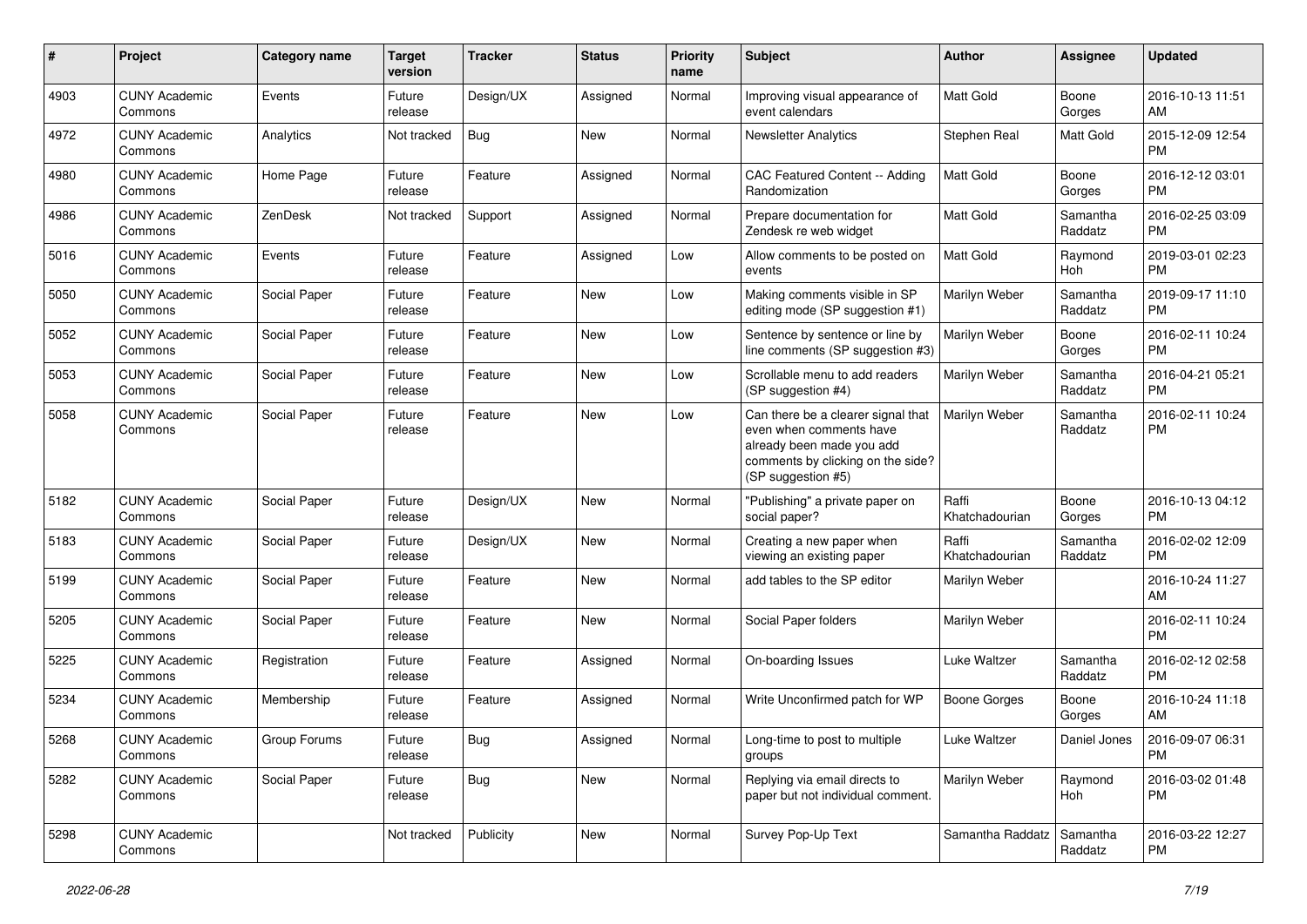| $\pmb{\#}$ | Project                         | Category name              | Target<br>version | <b>Tracker</b> | <b>Status</b>        | <b>Priority</b><br>name | <b>Subject</b>                                                    | Author              | <b>Assignee</b>     | <b>Updated</b>                |
|------------|---------------------------------|----------------------------|-------------------|----------------|----------------------|-------------------------|-------------------------------------------------------------------|---------------------|---------------------|-------------------------------|
| 5316       | <b>CUNY Academic</b><br>Commons | <b>User Experience</b>     | Future<br>release | Feature        | Assigned             | Normal                  | Prompt user email address<br>updates                              | Matt Gold           | Stephen Real        | 2016-12-21 03:30<br><b>PM</b> |
| 5317       | <b>CUNY Academic</b><br>Commons | Group Blogs                | Not tracked       | Bug            | Reporter<br>Feedback | Normal                  | Notifications of New Post Didn't<br>Come                          | <b>Luke Waltzer</b> | Samantha<br>Raddatz | 2016-03-21 10:41<br>PM        |
| 5397       | <b>CUNY Academic</b><br>Commons | Social Paper               | Future<br>release | Feature        | New                  | Normal                  | frustrating to have to<br>enable/disable in SP                    | Marilyn Weber       | Samantha<br>Raddatz | 2016-04-20 03:39<br>PM        |
| 5488       | <b>CUNY Academic</b><br>Commons | Social Paper               | Future<br>release | <b>Bug</b>     | <b>New</b>           | Normal                  | Add a "last edited by" field to<br>Social Paper group directories | <b>Boone Gorges</b> |                     | 2016-04-21 10:05<br><b>PM</b> |
| 5489       | <b>CUNY Academic</b><br>Commons | Social Paper               | Future<br>release | Feature        | <b>New</b>           | Normal                  | Asc/desc sorting for Social Paper<br>directories                  | <b>Boone Gorges</b> |                     | 2016-04-21 10:06<br><b>PM</b> |
| 5581       | <b>CUNY Academic</b><br>Commons | Analytics                  | Future<br>release | Feature        | Assigned             | Normal                  | <b>Explore alternatives to Google</b><br>Analytics                | Matt Gold           | Valerie<br>Townsend | 2020-04-17 03:12<br>PМ        |
| 5679       | <b>CUNY Academic</b><br>Commons | Analytics                  | Not tracked       | Feature        | <b>New</b>           | Normal                  | Logged In Users for GA                                            | Valerie Townsend    | Valerie<br>Townsend | 2016-06-11 09:49<br>AM        |
| 5691       | <b>CUNY Academic</b><br>Commons | <b>Blogs (BuddyPress)</b>  | Future<br>release | Bug            | Assigned             | High                    | Differing numbers on Sites display   Matt Gold                    |                     | Raymond<br>Hoh      | 2016-06-13 01:37<br><b>PM</b> |
| 5696       | <b>CUNY Academic</b><br>Commons | Events                     | Future<br>release | Feature        | Assigned             | Normal                  | Events Calendar - display options<br>/ calendar aggregation       | Matt Gold           | Boone<br>Gorges     | 2016-10-13 11:44<br>AM        |
| 5826       | <b>CUNY Academic</b><br>Commons | <b>WordPress Plugins</b>   | Future<br>release | Support        | Reporter<br>Feedback | Normal                  | Remove Subscription Options<br>plugin from directory              | Sarah Morgano       | Sarah<br>Morgano    | 2016-10-21 04:14<br><b>PM</b> |
| 5827       | <b>CUNY Academic</b><br>Commons | <b>Public Portfolio</b>    | Future<br>release | <b>Bug</b>     | Assigned             | Normal                  | Academic Interests square<br>bracket links not working            | scott voth          | Chris Stein         | 2016-08-11 11:59<br>PM        |
| 5955       | <b>CUNY Academic</b><br>Commons | Outreach                   | Future<br>release | Feature        | Assigned             | Normal                  | Create auto-newsletter for<br>commons members                     | Matt Gold           | Luke Waltzer        | 2016-08-30 10:34<br>AM        |
| 5992       | <b>CUNY Academic</b><br>Commons | <b>Email Notifications</b> | Future<br>release | Feature        | New                  | Normal                  | Changing the From line of<br>autogenerated blog emails            | Marilyn Weber       |                     | 2018-09-27 05:19<br>PM        |
| 6014       | <b>CUNY Academic</b><br>Commons | Publicity                  | Future<br>release | Publicity      | Reporter<br>Feedback | Normal                  | Google search listing                                             | <b>Matt Gold</b>    | Boone<br>Gorges     | 2016-09-21 03:48<br>РM        |
| 6078       | <b>CUNY Academic</b><br>Commons | <b>Blogs (BuddyPress)</b>  | Future<br>release | Feature        | <b>New</b>           | Normal                  | <b>Explore Adding Network Blog</b><br>Metadata Plugin             | Luke Waltzer        | Luke Waltzer        | 2016-10-11 10:29<br>PM        |
| 6115       | <b>CUNY Academic</b><br>Commons | Publicity                  | Not tracked       | Feature        | Assigned             | Normal                  | create digital signage for GC                                     | Matt Gold           | scott voth          | 2016-10-11 10:09<br><b>PM</b> |
| 6298       | <b>CUNY Academic</b><br>Commons | <b>User Experience</b>     | Not tracked       | Design/UX      | Assigned             | Normal                  | Examine data from survey                                          | <b>Matt Gold</b>    | Margaret<br>Galvan  | 2016-10-14 12:16<br><b>PM</b> |
| 6332       | <b>CUNY Academic</b><br>Commons | WordPress (misc)           | Future<br>release | Feature        | <b>New</b>           | Normal                  | Allow uploaded files to be marked<br>as private in an ad hoc way  | <b>Boone Gorges</b> |                     | 2016-10-17 11:41<br><b>PM</b> |
| 6356       | <b>CUNY Academic</b><br>Commons | <b>WordPress Plugins</b>   | Future<br>release | <b>Bug</b>     | Reporter<br>Feedback | Low                     | Should Subscribe2 be<br>deprecated?                               | Luke Waltzer        |                     | 2017-03-20 12:20<br>PM        |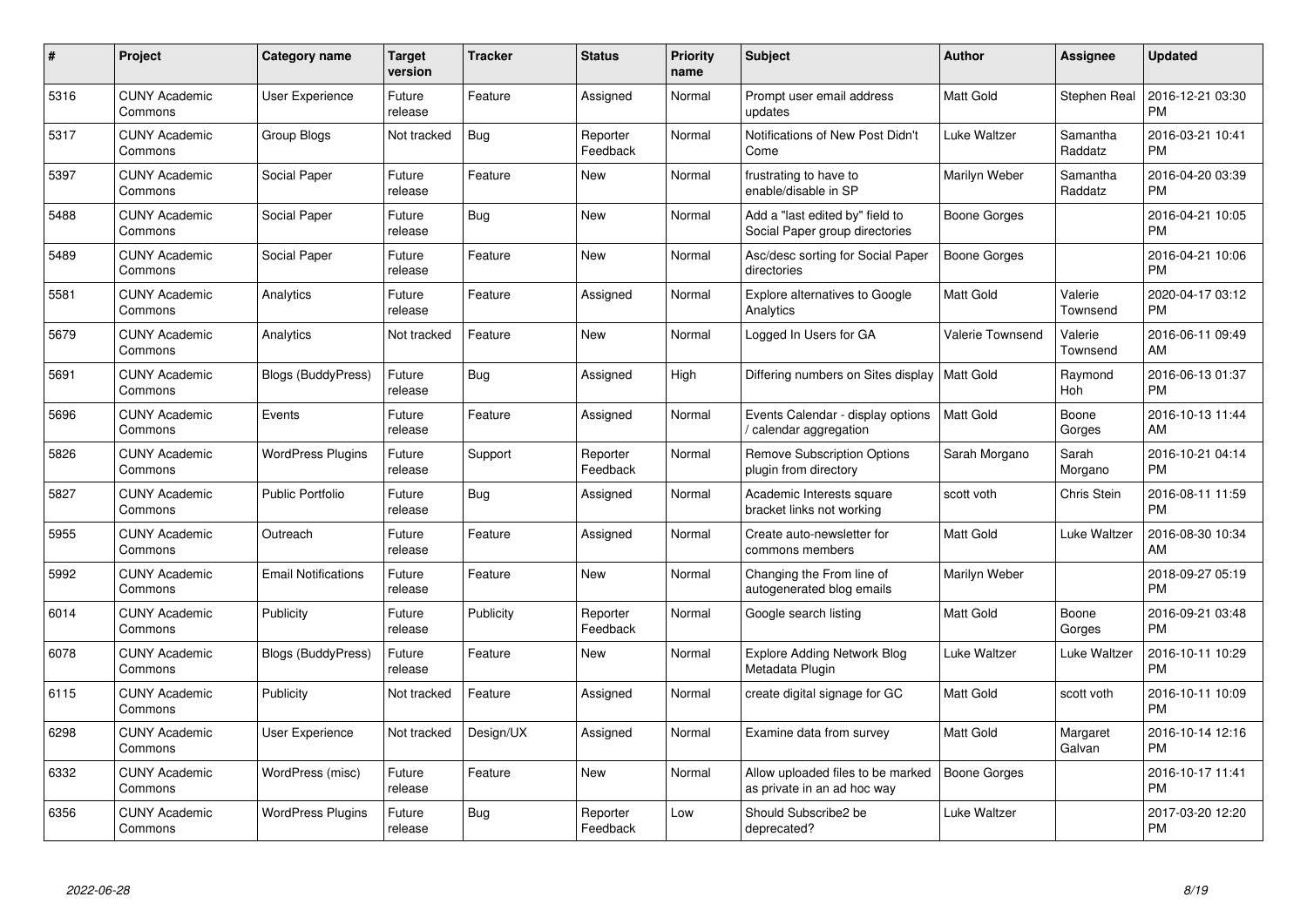| #    | Project                         | Category name            | <b>Target</b><br>version | <b>Tracker</b> | <b>Status</b>        | <b>Priority</b><br>name | <b>Subject</b>                                                                            | Author              | <b>Assignee</b>    | <b>Updated</b>                |
|------|---------------------------------|--------------------------|--------------------------|----------------|----------------------|-------------------------|-------------------------------------------------------------------------------------------|---------------------|--------------------|-------------------------------|
| 6389 | <b>CUNY Academic</b><br>Commons | <b>BuddyPress Docs</b>   | Future<br>release        | Feature        | New                  | Low                     | Make Discussion Area Visible<br>When Editing a Doc                                        | Luke Waltzer        | Boone<br>Gorges    | 2016-10-21 04:16<br>PM        |
| 6392 | <b>CUNY Academic</b><br>Commons | Group Forums             | Future<br>release        | Design/UX      | Assigned             | Low                     | Composition/Preview Panes in<br>Forum Posts                                               | Luke Waltzer        | Paige Dupont       | 2016-10-21 04:26<br><b>PM</b> |
| 6426 | <b>CUNY Academic</b><br>Commons | Spam/Spam<br>Prevention  | Future<br>release        | Feature        | Assigned             | Normal                  | Force captcha on all comments?                                                            | Matt Gold           | <b>Tahir Butt</b>  | 2016-10-24 02:06<br><b>PM</b> |
| 6644 | <b>CUNY Academic</b><br>Commons |                          | Not tracked              | <b>Bug</b>     | Reporter<br>Feedback | High                    | White Screen at Login Pge                                                                 | Luke Waltzer        | Raymond<br>Hoh     | 2016-11-21 10:34<br><b>PM</b> |
| 6665 | <b>CUNY Academic</b><br>Commons |                          | Not tracked              | Publicity      | <b>New</b>           | Normal                  | Dead Link in 1.10 announcement<br>post                                                    | Paige Dupont        | Stephen Real       | 2016-12-01 03:11<br><b>PM</b> |
| 6671 | <b>CUNY Academic</b><br>Commons | Reply By Email           | Not tracked              | <b>Bug</b>     | Assigned             | Normal                  | "Post too often" RBE error<br>message                                                     | Matt Gold           | Raymond<br>Hoh     | 2016-11-11 09:55<br>AM        |
| 6749 | <b>CUNY Academic</b><br>Commons | Events                   | Future<br>release        | <b>Bug</b>     | <b>New</b>           | Low                     | BPEO iCal request can trigger<br>very large number of DB queries                          | <b>Boone Gorges</b> | Raymond<br>Hoh     | 2016-11-15 10:09<br><b>PM</b> |
| 6755 | <b>CUNY Academic</b><br>Commons | WordPress (misc)         | Future<br>release        | <b>Bug</b>     | <b>New</b>           | Normal                  | Cannot Deactivate Plugin                                                                  | Laura Kane          |                    | 2016-11-16 01:12<br><b>PM</b> |
| 6995 | <b>CUNY Academic</b><br>Commons | Home Page                | Not tracked              | <b>Bug</b>     | Assigned             | Normal                  | member filter on homepage not<br>working                                                  | <b>Matt Gold</b>    | Raymond<br>Hoh     | 2016-12-11 09:46<br><b>PM</b> |
| 7022 | <b>CUNY Academic</b><br>Commons | Announcements            | Future<br>release        | <b>Bug</b>     | <b>New</b>           | Normal                  | Sitewide announcements should<br>be displayed on, and dismissable<br>from, mapped domains | <b>Boone Gorges</b> | Boone<br>Gorges    | 2018-03-22 10:18<br>AM        |
| 7115 | <b>CUNY Academic</b><br>Commons | Groups (misc)            | Future<br>release        | Feature        | Reporter<br>Feedback | Normal                  | make licensing info clear during<br>group creation                                        | <b>Matt Gold</b>    | Raymond<br>Hoh     | 2020-12-08 11:32<br>AM        |
| 7624 | <b>CUNY Academic</b><br>Commons | BuddyPress (misc)        | Future<br>release        | Design/UX      | <b>New</b>           | Normal                  | <b>BP</b> Notifications                                                                   | Luke Waltzer        | Paige Dupont       | 2017-02-08 10:43<br><b>PM</b> |
| 7663 | <b>CUNY Academic</b><br>Commons | Social Paper             | Future<br>release        | <b>Bug</b>     | New                  | Normal                  | Social Paper notifications not<br>formatted correctly on secondary<br>sites               | Boone Gorges        | Boone<br>Gorges    | 2018-04-16 03:52<br>PM        |
| 7828 | <b>CUNY Academic</b><br>Commons |                          | Not tracked              | Feature        | Assigned             | Normal                  | Theme Assessment 2017                                                                     | Margaret Galvan     | Margaret<br>Galvan | 2017-05-02 10:41<br><b>PM</b> |
| 7928 | <b>CUNY Academic</b><br>Commons | Group Forums             | Not tracked              | <b>Bug</b>     | New                  | Normal                  | Duplicate Forum post                                                                      | Luke Waltzer        | Raymond<br>Hoh     | 2017-04-11 09:27<br><b>PM</b> |
| 7981 | <b>CUNY Academic</b><br>Commons | Social Paper             | Future<br>release        | <b>Bug</b>     | <b>New</b>           | Normal                  | Social Paper comments should<br>not go to spam                                            | Luke Waltzer        | Boone<br>Gorges    | 2018-04-16 03:52<br>PM        |
| 8078 | <b>CUNY Academic</b><br>Commons | <b>WordPress Plugins</b> | Future<br>release        | System Upgrade | Assigned             | Normal                  | CommentPress Updates                                                                      | Margaret Galvan     | Christian<br>Wach  | 2017-05-08 03:49<br>PM        |
| 8211 | <b>CUNY Academic</b><br>Commons | <b>WordPress Themes</b>  | Future<br>release        | Feature        | New                  | Normal                  | Theme Suggestions: Material<br>Design-Inspired Themes                                     | Margaret Galvan     | Margaret<br>Galvan | 2017-08-07 02:48<br><b>PM</b> |
| 8440 | <b>CUNY Academic</b><br>Commons | Onboarding               | Not tracked              | i Bug          | New                  | Normal                  | Create Test Email Accounts for<br><b>Onboarding Project</b>                               | Stephen Real        | Stephen Real       | 2017-08-01 09:49<br><b>PM</b> |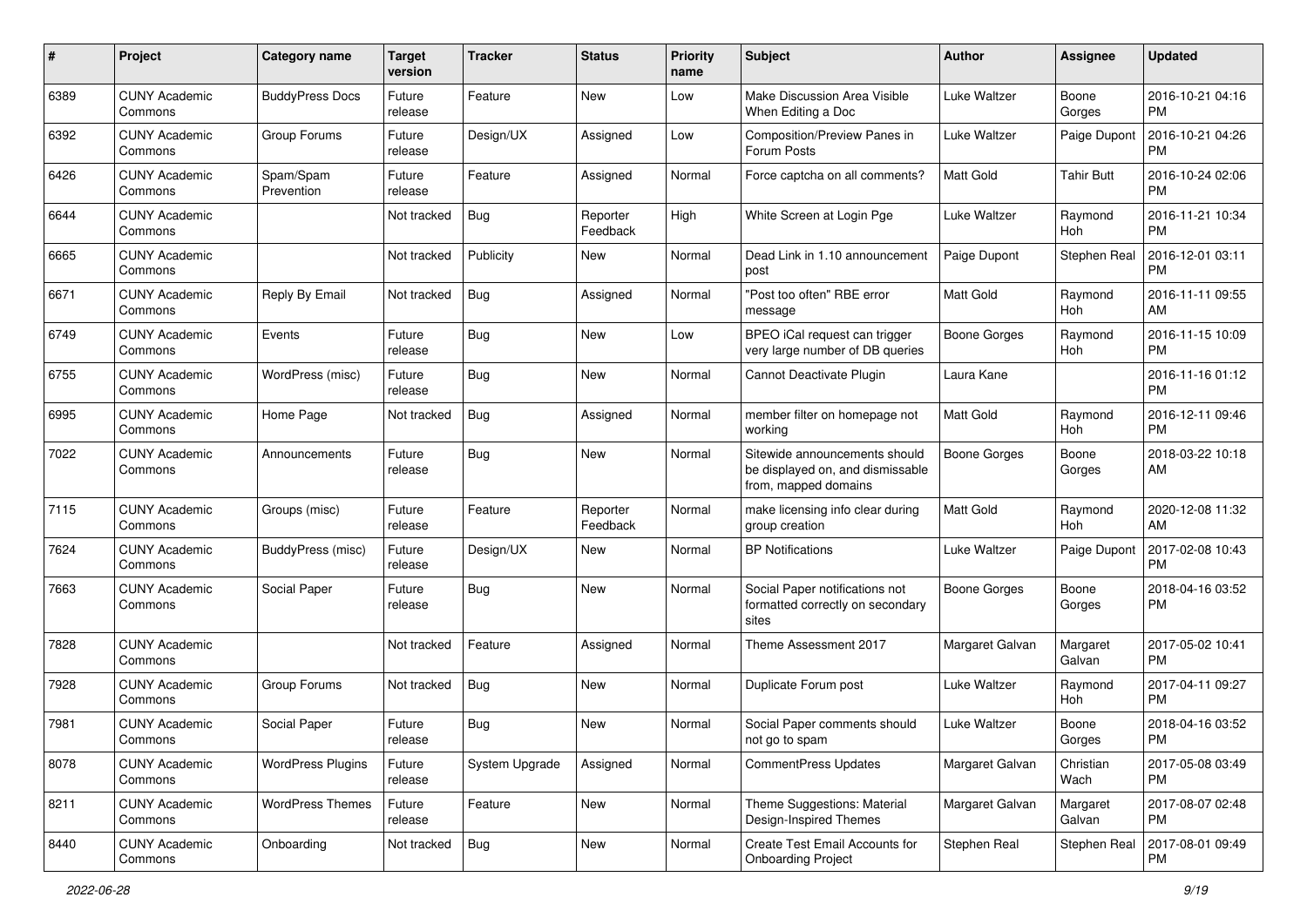| #    | Project                         | <b>Category name</b>      | <b>Target</b><br>version | <b>Tracker</b> | <b>Status</b>        | <b>Priority</b><br>name | Subject                                                                                         | <b>Author</b>           | <b>Assignee</b>  | <b>Updated</b>                |
|------|---------------------------------|---------------------------|--------------------------|----------------|----------------------|-------------------------|-------------------------------------------------------------------------------------------------|-------------------------|------------------|-------------------------------|
| 8498 | <b>CUNY Academic</b><br>Commons | <b>WordPress Plugins</b>  | Future<br>release        | Feature        | <b>New</b>           | Low                     | <b>Gravity Forms Email Users</b>                                                                | Raffi<br>Khatchadourian | Matt Gold        | 2017-10-13 12:58<br><b>PM</b> |
| 8607 | <b>CUNY Academic</b><br>Commons |                           | Not tracked              | Support        | New                  | Normal                  | Paypal?                                                                                         | Marilyn Weber           | Matt Gold        | 2018-05-15 01:37<br><b>PM</b> |
| 8666 | <b>CUNY Academic</b><br>Commons | Teaching                  | Not tracked              | Documentation  | Assigned             | Normal                  | Create Teaching on the<br>Commons Resource Page                                                 | Matt Gold               | Laurie Hurson    | 2019-09-23 03:16<br><b>PM</b> |
| 8675 | <b>CUNY Academic</b><br>Commons | <b>User Onboarding</b>    | Future<br>release        | Bug            | Reporter<br>Feedback | Low                     | Add new User search screen calls<br>for the input of email address but<br>doesn't work with one | Paul Hebert             | Boone<br>Gorges  | 2017-10-11 11:17<br>AM        |
| 8756 | <b>CUNY Academic</b><br>Commons | Group Blogs               | Future<br>release        | Feature        | Hold                 | Normal                  | Connect multiple blogs to one<br>group?                                                         | Matt Gold               | Boone<br>Gorges  | 2017-09-30 10:42<br>AM        |
| 8835 | <b>CUNY Academic</b><br>Commons | Blogs (BuddyPress)        | Future<br>release        | Feature        | New                  | Normal                  | Extend cuny.is shortlinks to sites                                                              | Luke Waltzer            | Boone<br>Gorges  | 2022-04-26 11:59<br>AM        |
| 8836 | <b>CUNY Academic</b><br>Commons | <b>Blogs (BuddyPress)</b> | Future<br>release        | Feature        | Assigned             | Normal                  | Redesign site launch process                                                                    | <b>Matt Gold</b>        | Boone<br>Gorges  | 2019-10-03 02:49<br><b>PM</b> |
| 8837 | <b>CUNY Academic</b><br>Commons |                           | Not tracked              | Feature        | Assigned             | Normal                  | Create a form to request info from<br>people requesting premium<br>themes and plugins           | <b>Matt Gold</b>        | Marilyn<br>Weber | 2017-11-14 03:35<br><b>PM</b> |
| 8898 | <b>CUNY Academic</b><br>Commons | Social Paper              | Not tracked              | Feature        | Assigned             | Normal                  | Usage data on docs and social<br>paper                                                          | <b>Matt Gold</b>        | Matt Gold        | 2017-11-16 11:32<br>AM        |
| 8900 | <b>CUNY Academic</b><br>Commons | Accessibility             | Future<br>release        | Feature        | Assigned             | Normal                  | Look into tools to enforce<br>accessibility in WP environment                                   | <b>Matt Gold</b>        | Boone<br>Gorges  | 2022-04-26 11:59<br>AM        |
| 8901 | <b>CUNY Academic</b><br>Commons | Accessibility             | Future<br>release        | Feature        | Assigned             | Normal                  | Theme analysis for accessibility                                                                | <b>Matt Gold</b>        | Boone<br>Gorges  | 2022-04-26 11:59<br>AM        |
| 8902 | <b>CUNY Academic</b><br>Commons | Design                    | Not tracked              | Feature        | Assigned             | Normal                  | Report back on research on<br><b>BuddyPress themes</b>                                          | Matt Gold               | Michael Smith    | 2017-11-10 12:31<br><b>PM</b> |
| 8976 | <b>CUNY Academic</b><br>Commons | Reply By Email            | Not tracked              | Feature        | Assigned             | Normal                  | Package RBE new topics<br>posting?                                                              | Matt Gold               | Raymond<br>Hoh   | 2017-12-04 02:34<br><b>PM</b> |
| 8991 | <b>CUNY Academic</b><br>Commons | Reply By Email            | Not tracked              | Bug            | Hold                 | Normal                  | RBE duplicate email message<br>issue                                                            | <b>Matt Gold</b>        | Raymond<br>Hoh   | 2018-02-18 08:53<br><b>PM</b> |
| 9015 | <b>CUNY Academic</b><br>Commons | Groups (misc)             | Not tracked              | Outreach       | Assigned             | Normal                  | Email group admins the email<br>addresses of their groups                                       | <b>Matt Gold</b>        | Matt Gold        | 2018-01-02 09:54<br>AM        |
| 9028 | <b>CUNY Academic</b><br>Commons | Onboarding                | Future<br>release        | Feature        | Assigned             | Normal                  | suggest groups to new members<br>during the registration process                                | <b>Matt Gold</b>        | Chris Stein      | 2018-10-24 12:34<br>PM        |
| 9060 | <b>CUNY Academic</b><br>Commons | Commons In A Box          | Not tracked              | Bug            | Hold                 | Normal                  | Problems with CBox image library<br>/ upload                                                    | Lisa Rhody              | Raymond<br>Hoh   | 2018-01-10 03:26<br><b>PM</b> |
| 9207 | <b>CUNY Academic</b><br>Commons |                           | Future<br>release        | Support        | Reporter<br>Feedback | Normal                  | display dashboards made in<br>Tableau?                                                          | Marilyn Weber           | Boone<br>Gorges  | 2018-04-10 10:42<br>AM        |
| 9211 | <b>CUNY Academic</b><br>Commons | <b>WordPress Plugins</b>  | Future<br>release        | Support        | Reporter<br>Feedback | Normal                  | Auto-Role Setting in Forum Plugin<br>Causing Some Confusion                                     | Luke Waltzer            | Boone<br>Gorges  | 2018-03-13 11:44<br>AM        |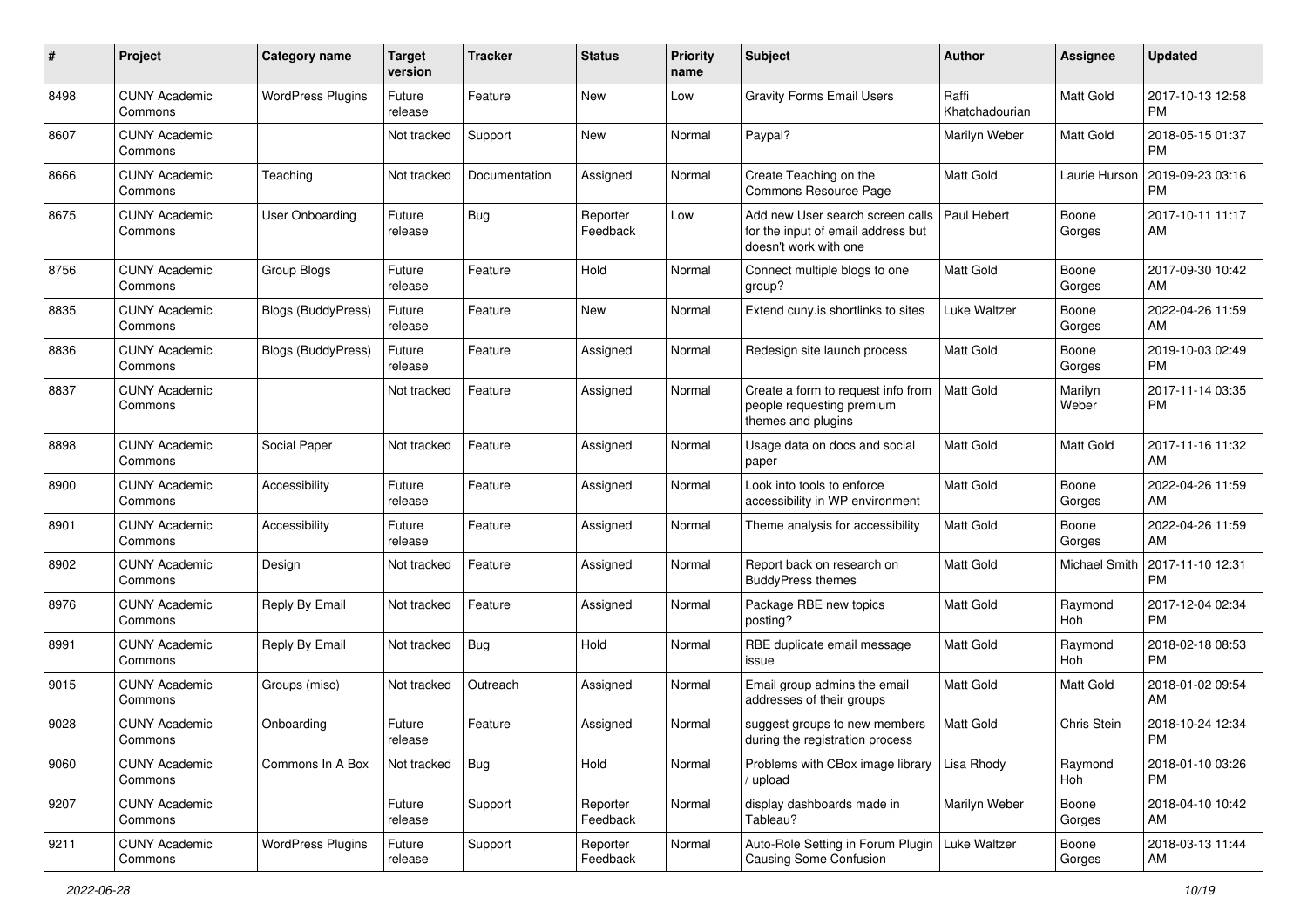| #     | Project                         | <b>Category name</b>       | <b>Target</b><br>version | <b>Tracker</b> | <b>Status</b>        | <b>Priority</b><br>name | Subject                                                                                                                                      | <b>Author</b>           | <b>Assignee</b>       | <b>Updated</b>                |
|-------|---------------------------------|----------------------------|--------------------------|----------------|----------------------|-------------------------|----------------------------------------------------------------------------------------------------------------------------------------------|-------------------------|-----------------------|-------------------------------|
| 9289  | <b>CUNY Academic</b><br>Commons | <b>WordPress Plugins</b>   | Future<br>release        | <b>Bug</b>     | Reporter<br>Feedback | Normal                  | Email Users Plugin                                                                                                                           | Laurie Hurson           | Boone<br>Gorges       | 2018-10-24 12:34<br><b>PM</b> |
| 9346  | <b>CUNY Academic</b><br>Commons | WordPress (misc)           | Not tracked              | Bug            | New                  | Normal                  | Clone cetls.bmcc.cuny.edu for<br>development                                                                                                 | Owen Roberts            | Raymond<br><b>Hoh</b> | 2018-03-06 05:35<br><b>PM</b> |
| 9420  | <b>CUNY Academic</b><br>Commons | cuny.is                    | Not tracked              | Feature        | New                  | Normal                  | Request for http://cuny.is/streams                                                                                                           | Raffi<br>Khatchadourian | Marilyn<br>Weber      | 2018-04-02 10:08<br>AM        |
| 9515  | <b>CUNY Academic</b><br>Commons | <b>WordPress Plugins</b>   | Not tracked              | Bug            | Reporter<br>Feedback | Normal                  | Text to Speech plugin - "More<br>Slowly" checkbox not working                                                                                | scott voth              | Boone<br>Gorges       | 2018-06-13 02:26<br><b>PM</b> |
| 9643  | <b>CUNY Academic</b><br>Commons | Publicity                  | Not tracked              | Feature        | New                  | Normal                  | Create a page on the Commons<br>for logos etc.                                                                                               | Stephen Real            | Stephen Real          | 2018-04-24 10:53<br>AM        |
| 9720  | <b>CUNY Academic</b><br>Commons | Authentication             | Future<br>release        | Feature        | New                  | Normal                  | The Commons should be an<br>oAuth provider                                                                                                   | <b>Boone Gorges</b>     |                       | 2019-03-01 02:04<br><b>PM</b> |
| 9729  | <b>CUNY Academic</b><br>Commons | <b>SEO</b>                 | Not tracked              | Support        | <b>New</b>           | Normal                  | 503 Errors showing on<br>newlaborforum.cuny.edu                                                                                              | Diane Krauthamer        | Raymond<br>Hoh        | 2018-05-22 04:48<br><b>PM</b> |
| 9835  | <b>CUNY Academic</b><br>Commons | Group Forums               | Future<br>release        | <b>Bug</b>     | Assigned             | Normal                  | add a "like" function?                                                                                                                       | Marilyn Weber           | <b>Erik Trainer</b>   | 2018-06-05 01:49<br><b>PM</b> |
| 9895  | <b>CUNY Academic</b><br>Commons | Onboarding                 | Future<br>release        | Feature        | Assigned             | Normal                  | Add "Accept Invitation"<br>link/button/function to Group<br>and/or Site invitation emails?                                                   | Luke Waltzer            | Boone<br>Gorges       | 2018-06-07 12:42<br><b>PM</b> |
| 9908  | <b>CUNY Academic</b><br>Commons |                            | Not tracked              | Feature        | <b>New</b>           | Normal                  | Is it possible to send email<br>updates to users (or an email<br>address not on the list) for only a<br>single page AFTER being<br>prompted? | <b>Michael Shields</b>  | scott voth            | 2018-06-11 01:34<br><b>PM</b> |
| 9926  | <b>CUNY Academic</b><br>Commons | <b>WordPress Plugins</b>   | Future<br>release        | <b>Bug</b>     | <b>New</b>           | Normal                  | twitter-mentions-as-comments<br>cron jobs can run long                                                                                       | <b>Boone Gorges</b>     | Boone<br>Gorges       | 2018-10-24 12:34<br><b>PM</b> |
| 9941  | <b>CUNY Academic</b><br>Commons | Wiki                       | Not tracked              | Support        | Assigned             | Normal                  | Wiki functionality                                                                                                                           | Matt Gold               | Boone<br>Gorges       | 2018-06-26 10:57<br>AM        |
| 9947  | <b>CUNY Academic</b><br>Commons | <b>WordPress Plugins</b>   | Future<br>release        | Feature        | Reporter<br>Feedback | Normal                  | Install H5P quiz plugin                                                                                                                      | <b>Matt Gold</b>        | Boone<br>Gorges       | 2018-09-11 11:01<br>AM        |
| 9979  | <b>CUNY Academic</b><br>Commons | <b>Email Notifications</b> | Not tracked              | Bug            | Reporter<br>Feedback | Normal                  | Reports of slow email activation<br>emails                                                                                                   | <b>Matt Gold</b>        | Boone<br>Gorges       | 2018-08-29 09:40<br><b>PM</b> |
| 10040 | <b>CUNY Academic</b><br>Commons | WordPress (misc)           | Not tracked              | <b>Bug</b>     | Reporter<br>Feedback | Normal                  | User doesn't see full list of themes                                                                                                         | Matt Gold               | Boone<br>Gorges       | 2018-07-25 10:12<br>AM        |
| 10226 | <b>CUNY Academic</b><br>Commons | Courses                    | Future<br>release        | Feature        | New                  | Normal                  | Add "My Courses" to drop down<br>list                                                                                                        | scott voth              | Boone<br>Gorges       | 2021-11-19 12:42<br><b>PM</b> |
| 10262 | <b>CUNY Academic</b><br>Commons |                            | Not tracked              | Bug            | Reporter<br>Feedback | Normal                  | Newsletter Plugin: Broken Image<br>at Bottom of All Newsletters                                                                              | Mark Webb               | Raymond<br>Hoh        | 2018-08-30 05:17<br>PM        |
| 10273 | <b>CUNY Academic</b><br>Commons | Registration               | Not tracked              | Support        | Reporter<br>Feedback | Normal                  | users combining CF and campus<br>address                                                                                                     | Marilyn Weber           |                       | 2019-09-18 10:58<br>AM        |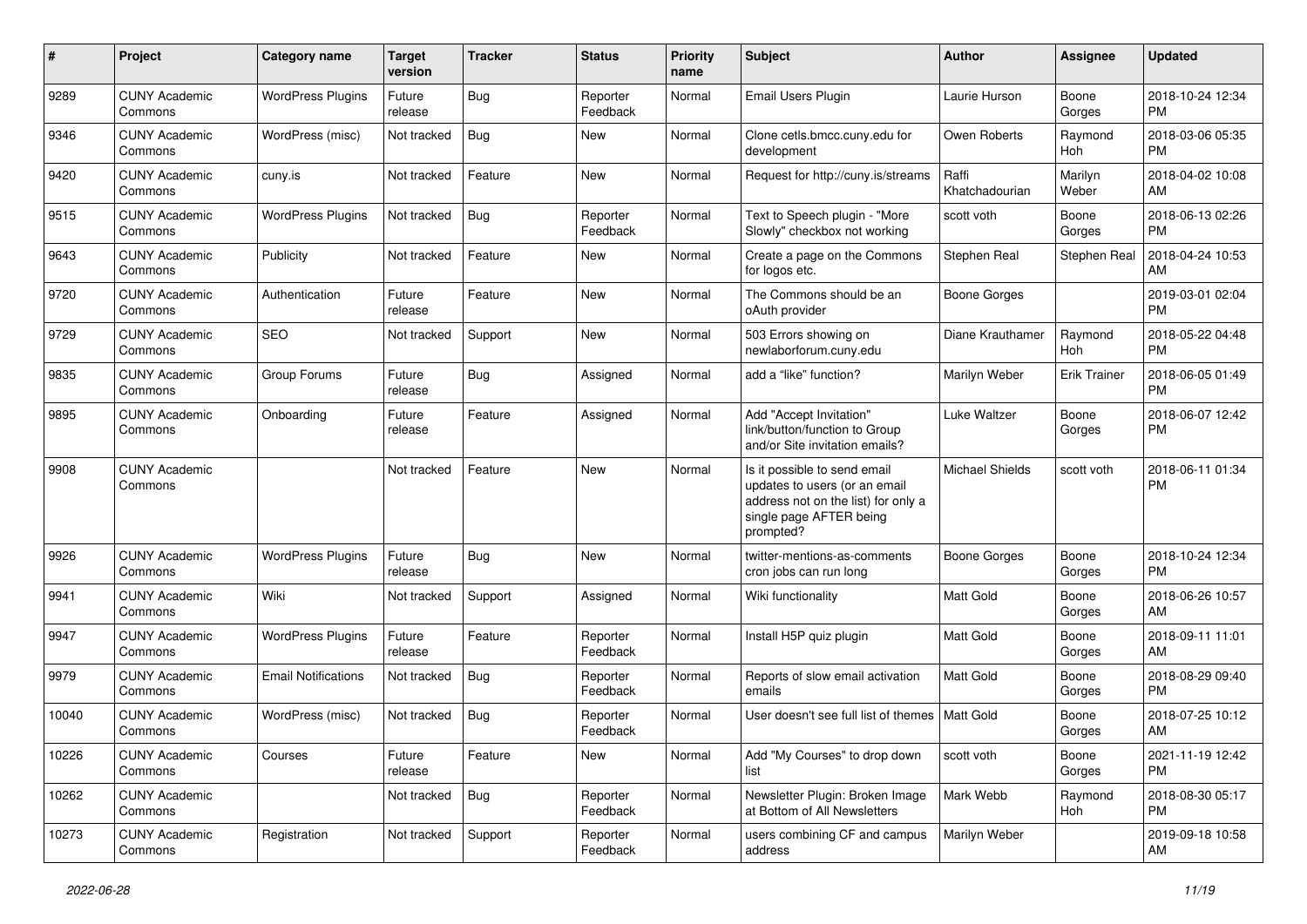| #     | Project                         | <b>Category name</b>        | <b>Target</b><br>version | <b>Tracker</b> | <b>Status</b>        | <b>Priority</b><br>name | Subject                                                                                                      | Author                  | <b>Assignee</b>    | <b>Updated</b>                |
|-------|---------------------------------|-----------------------------|--------------------------|----------------|----------------------|-------------------------|--------------------------------------------------------------------------------------------------------------|-------------------------|--------------------|-------------------------------|
| 10354 | <b>CUNY Academic</b><br>Commons | <b>Public Portfolio</b>     | Future<br>release        | Feature        | New                  | Normal                  | Opt out of Having a Profile Page                                                                             | scott voth              | <b>Chris Stein</b> | 2020-05-12 10:43<br>AM        |
| 10368 | <b>CUNY Academic</b><br>Commons |                             | Future<br>release        | Feature        | Assigned             | Normal                  | Use ORCID data to populate<br>academic profile page                                                          | Stephen Francoeur       | Boone<br>Gorges    | 2018-09-25 01:53<br><b>PM</b> |
| 10380 | <b>CUNY Academic</b><br>Commons | WordPress (misc)            | Future<br>release        | Feature        | In Progress          | Normal                  | Remove blacklisted plugins                                                                                   | <b>Boone Gorges</b>     |                    | 2022-04-26 12:00<br><b>PM</b> |
| 10439 | <b>CUNY Academic</b><br>Commons | Design                      | 2.1.0                    | Design/UX      | New                  | Normal                  | Create Style Guide for Commons                                                                               | Sonja Leix              | Sara Cannon        | 2022-06-23 06:20<br><b>PM</b> |
| 10580 | <b>CUNY Academic</b><br>Commons | Information<br>Architecture | Future<br>release        | Design/UX      | New                  | Normal                  | Primary nav item review                                                                                      | Boone Gorges            | Sara Cannon        | 2021-11-19 12:37<br><b>PM</b> |
| 10657 | <b>CUNY Academic</b><br>Commons |                             | Not tracked              | Support        | Reporter<br>Feedback | Normal                  | child theme problems                                                                                         | Marilyn Weber           |                    | 2018-11-08 01:19<br><b>PM</b> |
| 10659 | <b>CUNY Academic</b><br>Commons | Group Forums                | Future<br>release        | Feature        | Assigned             | Normal                  | Post to multiple groups via email                                                                            | Matt Gold               | Raymond<br>Hoh     | 2018-11-15 12:54<br>AM        |
| 10678 | <b>CUNY Academic</b><br>Commons |                             | Not tracked              | <b>Bug</b>     | Reporter<br>Feedback | High                    | Newsletter Plugin Not Sending<br><b>Out Newsletters</b>                                                      | Mark Webb               | Boone<br>Gorges    | 2019-09-16 09:38<br><b>PM</b> |
| 10769 | <b>CUNY Academic</b><br>Commons | <b>WordPress Themes</b>     | Not tracked              | <b>Bug</b>     | Reporter<br>Feedback | Normal                  | 2011 Theme Sidebar                                                                                           | Mark Webb               |                    | 2018-12-04 04:09<br><b>PM</b> |
| 10794 | <b>CUNY Academic</b><br>Commons | Performance                 | Not tracked              | i Bug          | New                  | Normal                  | Memcached connection<br>occasionally breaks                                                                  | Boone Gorges            | Boone<br>Gorges    | 2018-12-06 03:30<br><b>PM</b> |
| 10839 | <b>CUNY Academic</b><br>Commons | About page                  | Not tracked              | Support        | New                  | Normal                  | <b>Mission Statement Needs</b><br>Revision                                                                   | scott voth              | Matt Gold          | 2018-12-26 10:58<br>AM        |
| 10982 | <b>CUNY Academic</b><br>Commons | Domain Mapping              | Not tracked              | Support        | Reporter<br>Feedback | Normal                  | <b>CNAME</b> question                                                                                        | scott voth              |                    | 2019-01-22 04:29<br><b>PM</b> |
| 11024 | <b>CUNY Academic</b><br>Commons | WordPress (misc)            | Future<br>release        | <b>Bug</b>     | New                  | Normal                  | Subsites should not show "you<br>should update your .htaccess<br>now" notice after permalink setting<br>save | <b>Boone Gorges</b>     |                    | 2019-01-28 01:35<br><b>PM</b> |
| 11077 | <b>CUNY Academic</b><br>Commons | Events                      | Not tracked              | Feature        | Reporter<br>Feedback | Normal                  | Show event category description<br>in event list view                                                        | Raffi<br>Khatchadourian |                    | 2019-02-12 10:38<br><b>PM</b> |
| 11120 | <b>CUNY Academic</b><br>Commons | <b>WordPress Plugins</b>    | Not tracked              | <b>Bug</b>     | Reporter<br>Feedback | Normal                  | Events Manager Events Not<br>Showing Up                                                                      | Mark Webb               |                    | 2019-02-27 04:10<br><b>PM</b> |
| 11131 | <b>CUNY Academic</b><br>Commons |                             | Future<br>release        | Feature        | Reporter<br>Feedback | Normal                  | <b>Image Annotation Plugins</b>                                                                              | Laurie Hurson           |                    | 2019-02-26 11:33<br>AM        |
| 11149 | <b>CUNY Academic</b><br>Commons |                             | Not tracked              | Support        | Reporter<br>Feedback | Normal                  | comments getting blocked                                                                                     | <b>Marilyn Weber</b>    | Raymond<br>Hoh     | 2019-03-26 11:40<br>AM        |
| 11243 | <b>CUNY Academic</b><br>Commons | BuddyPress (misc)           | Future<br>release        | <b>Bug</b>     | New                  | Normal                  | Audit bp-custom.php                                                                                          | Raymond Hoh             | Raymond<br>Hoh     | 2022-04-26 11:59<br>AM        |
| 11386 | <b>CUNY Academic</b><br>Commons | WordPress - Media           | Not tracked              | Support        | Reporter<br>Feedback | Normal                  | disappearing images                                                                                          | scott voth              | Boone<br>Gorges    | 2019-05-14 10:32<br>AM        |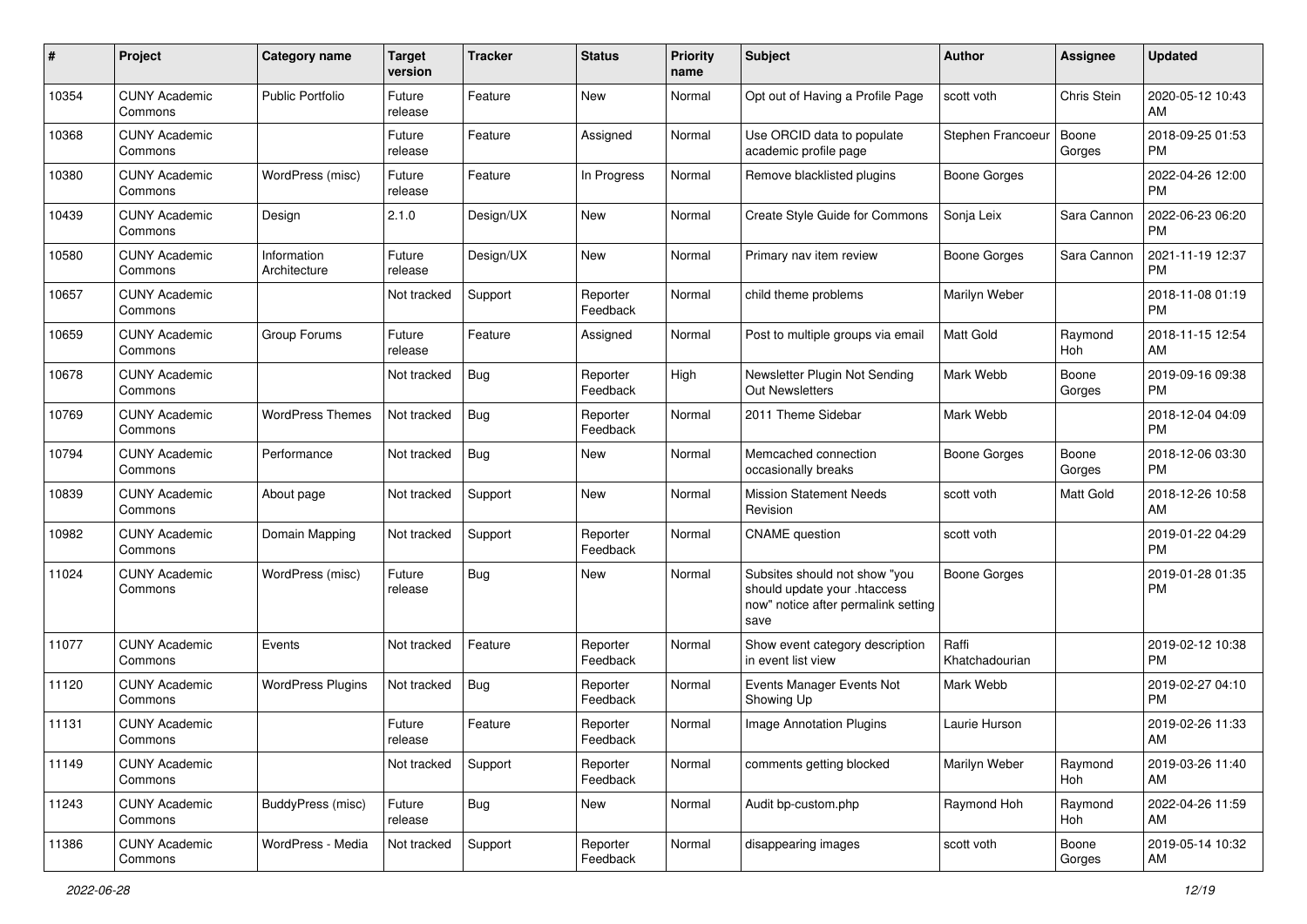| #     | Project                         | <b>Category name</b>     | <b>Target</b><br>version | <b>Tracker</b> | <b>Status</b>        | <b>Priority</b><br>name | <b>Subject</b>                                                                       | <b>Author</b>         | <b>Assignee</b>    | <b>Updated</b>                |
|-------|---------------------------------|--------------------------|--------------------------|----------------|----------------------|-------------------------|--------------------------------------------------------------------------------------|-----------------------|--------------------|-------------------------------|
| 11392 | <b>CUNY Academic</b><br>Commons |                          | Future<br>release        | <b>Bug</b>     | <b>New</b>           | Normal                  | Migrate users away from<br><b>StatPress</b>                                          | <b>Boone Gorges</b>   |                    | 2019-04-23 03:53<br><b>PM</b> |
| 11393 | <b>CUNY Academic</b><br>Commons |                          | Not tracked              | Publicity      | New                  | Normal                  | After 1.15 release, ceate a hero<br>slide and post about adding a site<br>to a group | scott voth            | Patrick<br>Sweeney | 2019-05-14 10:32<br>AM        |
| 11415 | <b>CUNY Academic</b><br>Commons | <b>WordPress Plugins</b> | Not tracked              | <b>Bug</b>     | Reporter<br>Feedback | Normal                  | <b>Blog Subscriptions in Jetpack</b>                                                 | Laurie Hurson         |                    | 2019-05-14 10:34<br>AM        |
| 11449 | <b>CUNY Academic</b><br>Commons | WordPress - Media        | Not tracked              | Support        | Reporter<br>Feedback | Normal                  | Cloning Media Library for JITP<br>from Staging to Production Site                    | <b>Patrick DeDauw</b> | Boone<br>Gorges    | 2019-05-13 12:00<br><b>PM</b> |
| 11493 | <b>CUNY Academic</b><br>Commons | Domain Mapping           | Not tracked              | Support        | Reporter<br>Feedback | Normal                  | Domain Mapping Request - Talia<br>Schaffer                                           | scott voth            | <b>Matt Gold</b>   | 2019-08-06 08:39<br>AM        |
| 11496 | <b>CUNY Academic</b><br>Commons | <b>Public Portfolio</b>  | 1.15.2                   | Support        | New                  | Normal                  | Replace Twitter Icon on Member<br>Portfolio page                                     | scott voth            | Boone<br>Gorges    | 2019-06-06 01:03<br><b>PM</b> |
| 11509 | <b>CUNY Academic</b><br>Commons |                          | Not tracked              | Support        | Reporter<br>Feedback | Normal                  | deleted Page causing a Menu<br>problem?                                              | Marilyn Weber         |                    | 2019-06-04 09:54<br>AM        |
| 11517 | <b>CUNY Academic</b><br>Commons |                          | Not tracked              | Feature        | Assigned             | Normal                  | wp-accessibility plugin should not<br>strip 'target="_blank" by default              | <b>Boone Gorges</b>   | Laurie Hurson      | 2019-09-24 09:57<br>AM        |
| 11519 | <b>CUNY Academic</b><br>Commons |                          | Not tracked              | Support        | Assigned             | Normal                  | comment option not appearing                                                         | Marilyn Weber         |                    | 2019-09-24 10:28<br>AM        |
| 11531 | <b>CUNY Academic</b><br>Commons | Events                   | Future<br>release        | Feature        | New                  | Normal                  | Main Events calendar should<br>include non-public events that<br>user has access to  | scott voth            | Boone<br>Gorges    | 2019-06-11 10:00<br>AM        |
| 11545 | <b>CUNY Academic</b><br>Commons | <b>WordPress Plugins</b> | Not tracked              | Support        | New                  | Normal                  | Twitter searches in WordPress                                                        | Gina Cherry           | Matt Gold          | 2019-09-23 01:03<br><b>PM</b> |
| 11556 | <b>CUNY Academic</b><br>Commons | Courses                  | Not tracked              | <b>Bug</b>     | Reporter<br>Feedback | Normal                  | Instructor name given in course<br>listing                                           | Tom Harbison          |                    | 2019-06-25 04:12<br><b>PM</b> |
| 11624 | <b>CUNY Academic</b><br>Commons | WordPress (misc)         | Not tracked              | Support        | New                  | Normal                  | Change pages into posts or swap<br>database for a Commons site?                      | Stephen Klein         | Raymond<br>Hoh     | 2019-07-09 11:04<br>AM        |
| 11649 | <b>CUNY Academic</b><br>Commons | <b>WordPress Plugins</b> | 2.0.2                    | Bug            | In Progress          | Normal                  | CC license displayed on every<br>page                                                | Gina Cherry           | Raymond<br>Hoh     | 2022-06-14 11:36<br>AM        |
| 11771 | <b>CUNY Academic</b><br>Commons |                          | Not tracked              | Support        | Reporter<br>Feedback | Normal                  | post displays in sections                                                            | Marilyn Weber         |                    | 2019-08-20 10:34<br>AM        |
| 11787 | <b>CUNY Academic</b><br>Commons |                          | Not tracked              | Support        | Reporter<br>Feedback | Normal                  | automated comments notifications   Marilyn Weber<br>on ZenDesk                       |                       |                    | 2019-08-26 06:18<br>PM        |
| 11788 | <b>CUNY Academic</b><br>Commons | <b>WordPress Plugins</b> | Future<br>release        | Support        | Reporter<br>Feedback | Normal                  | Plugin Request - Browse Aloud                                                        | scott voth            |                    | 2019-09-24 08:42<br>AM        |
| 11789 | <b>CUNY Academic</b><br>Commons | Courses                  | Future<br>release        | Feature        | New                  | Normal                  | Ability to remove item from<br>Courses list                                          | Laurie Hurson         | Sonja Leix         | 2019-09-24 12:28<br>PM        |
| 11834 | <b>CUNY Academic</b><br>Commons | Group Files              | Future<br>release        | Feature        | New                  | Normal                  | Improved tools for managing<br>group file folders                                    | Boone Gorges          | Sonja Leix         | 2019-09-06 03:55<br><b>PM</b> |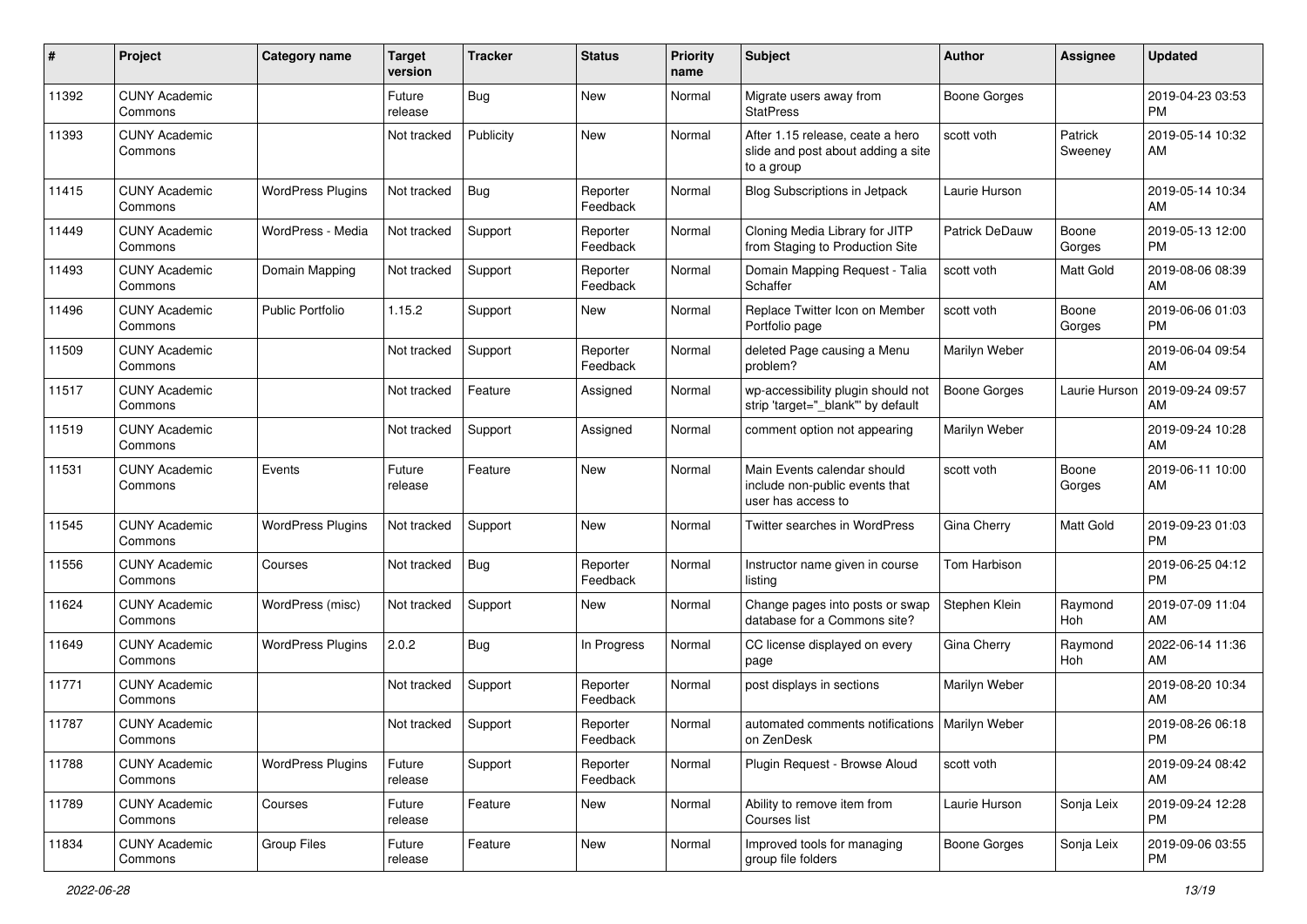| #     | Project                         | Category name              | <b>Target</b><br>version | <b>Tracker</b> | <b>Status</b>        | <b>Priority</b><br>name | <b>Subject</b>                                                                                | Author              | <b>Assignee</b>    | <b>Updated</b>                |
|-------|---------------------------------|----------------------------|--------------------------|----------------|----------------------|-------------------------|-----------------------------------------------------------------------------------------------|---------------------|--------------------|-------------------------------|
| 11843 | <b>CUNY Academic</b><br>Commons | WordPress (misc)           | Future<br>release        | Design/UX      | New                  | Normal                  | Tweaking the Gutenberg Editor<br>Interface                                                    | Laurie Hurson       |                    | 2022-04-26 12:00<br><b>PM</b> |
| 11848 | <b>CUNY Academic</b><br>Commons |                            | Not tracked              | Support        | Hold                 | Normal                  | a Dean of Faculty wants to share<br>a large file                                              | Marilyn Weber       |                    | 2019-09-24 08:44<br>AM        |
| 11860 | <b>CUNY Academic</b><br>Commons | Registration               | Future<br>release        | Feature        | New                  | Normal                  | Ensure Students Are Aware They<br>Can Use Aliases At Registration                             | scott voth          |                    | 2019-09-24 08:46<br>AM        |
| 11879 | <b>CUNY Academic</b><br>Commons |                            | Not tracked              | <b>Bug</b>     | New                  | Normal                  | Hypothesis comments appearing<br>on multiple, different pdfs across<br>blogs                  | Laurie Hurson       | Laurie Hurson      | 2019-09-19 02:39<br><b>PM</b> |
| 11883 | <b>CUNY Academic</b><br>Commons | Help/Codex                 | Not tracked              | Support        | New                  | Normal                  | Need Embedding Help Page<br>Update (Tableau)                                                  | Anthony Wheeler     | scott voth         | 2019-09-24 08:49<br>AM        |
| 11945 | <b>CUNY Academic</b><br>Commons | Reckoning                  | Future<br>release        | Feature        | Reporter<br>Feedback | Normal                  | Add Comments bubble to<br>Reckoning views                                                     | <b>Boone Gorges</b> | Boone<br>Gorges    | 2019-11-12 05:14<br><b>PM</b> |
| 11971 | <b>CUNY Academic</b><br>Commons | <b>Email Notifications</b> | Future<br>release        | <b>Bug</b>     | Reporter<br>Feedback | Low                     | Pictures obscured in emailed post<br>notifications                                            | Marilyn Weber       | Raymond<br>Hoh     | 2019-11-21 01:14<br><b>PM</b> |
| 12004 | <b>CUNY Academic</b><br>Commons |                            | Not tracked              | Support        | Reporter<br>Feedback | Normal                  | Notifications for spam blog<br>comments                                                       | Gina Cherry         | Raymond<br>Hoh     | 2019-11-01 12:05<br><b>PM</b> |
| 12042 | <b>CUNY Academic</b><br>Commons | <b>Email Notifications</b> | Future<br>release        | Feature        | New                  | Normal                  | Improved error logging for BPGES<br>send queue                                                | <b>Boone Gorges</b> | Boone<br>Gorges    | 2021-11-19 12:25<br><b>PM</b> |
| 12091 | <b>CUNY Academic</b><br>Commons | <b>Group Files</b>         | Future<br>release        | Feature        | <b>New</b>           | Normal                  | Improved pre-upload file<br>validation for bp-group-documents                                 | Boone Gorges        | Boone<br>Gorges    | 2019-11-14 01:21<br><b>PM</b> |
| 12121 | <b>CUNY Academic</b><br>Commons | <b>WordPress Plugins</b>   | 2.0.2                    | Feature        | Reporter<br>Feedback | Normal                  | Embedding H5P Iframes on<br>Commons Site                                                      | Laurie Hurson       | Boone<br>Gorges    | 2022-06-14 11:36<br>AM        |
| 12198 | <b>CUNY Academic</b><br>Commons |                            | Not tracked              | Bug            | Reporter<br>Feedback | Normal                  | Duplicate listing in My Sites                                                                 | Tom Harbison        |                    | 2019-12-09 05:50<br><b>PM</b> |
| 12247 | <b>CUNY Academic</b><br>Commons | Publicity                  | Not tracked              | Support        | New                  | Normal                  | Screenshot of First Commons<br>Homepage                                                       | scott voth          | scott voth         | 2020-01-14 12:08<br><b>PM</b> |
| 12328 | <b>CUNY Academic</b><br>Commons |                            | Not tracked              | Support        | New                  | Normal                  | Sign up Code for Non-CUNY<br>Faculty                                                          | Laurie Hurson       |                    | 2020-01-28 10:25<br>AM        |
| 12350 | <b>CUNY Academic</b><br>Commons | Blogs (BuddyPress)         | Not tracked              | Support        | Reporter<br>Feedback | Normal                  | URL creation problem                                                                          | Marilyn Weber       |                    | 2020-02-03 11:27<br>AM        |
| 12352 | <b>CUNY Academic</b><br>Commons |                            | Not tracked              | Support        | New                  | Normal                  | "posts list" page builder block<br>option                                                     | Marilyn Weber       |                    | 2020-02-03 01:29<br><b>PM</b> |
| 12360 | <b>CUNY Academic</b><br>Commons | <b>WordPress Themes</b>    | Not tracked              | $ $ Bug        | Reporter<br>Feedback | Normal                  | site just says "DANTE We are<br>currently in maintenance mode,<br>please check back shortly." | Marilyn Weber       |                    | 2020-02-04 12:13<br>PM        |
| 12382 | <b>CUNY Academic</b><br>Commons | Membership                 | Not tracked              | Support        | New                  | Normal                  | Email request change                                                                          | Marilyn Weber       | Marilyn<br>Weber   | 2020-02-06 12:56<br><b>PM</b> |
| 12392 | <b>CUNY Academic</b><br>Commons | Help/Codex                 | Not tracked              | Documentation  | New                  | Normal                  | <b>Updates to Common Commons</b><br>Questions on Help Page                                    | scott voth          | Margaret<br>Galvan | 2020-02-11 10:53<br>AM        |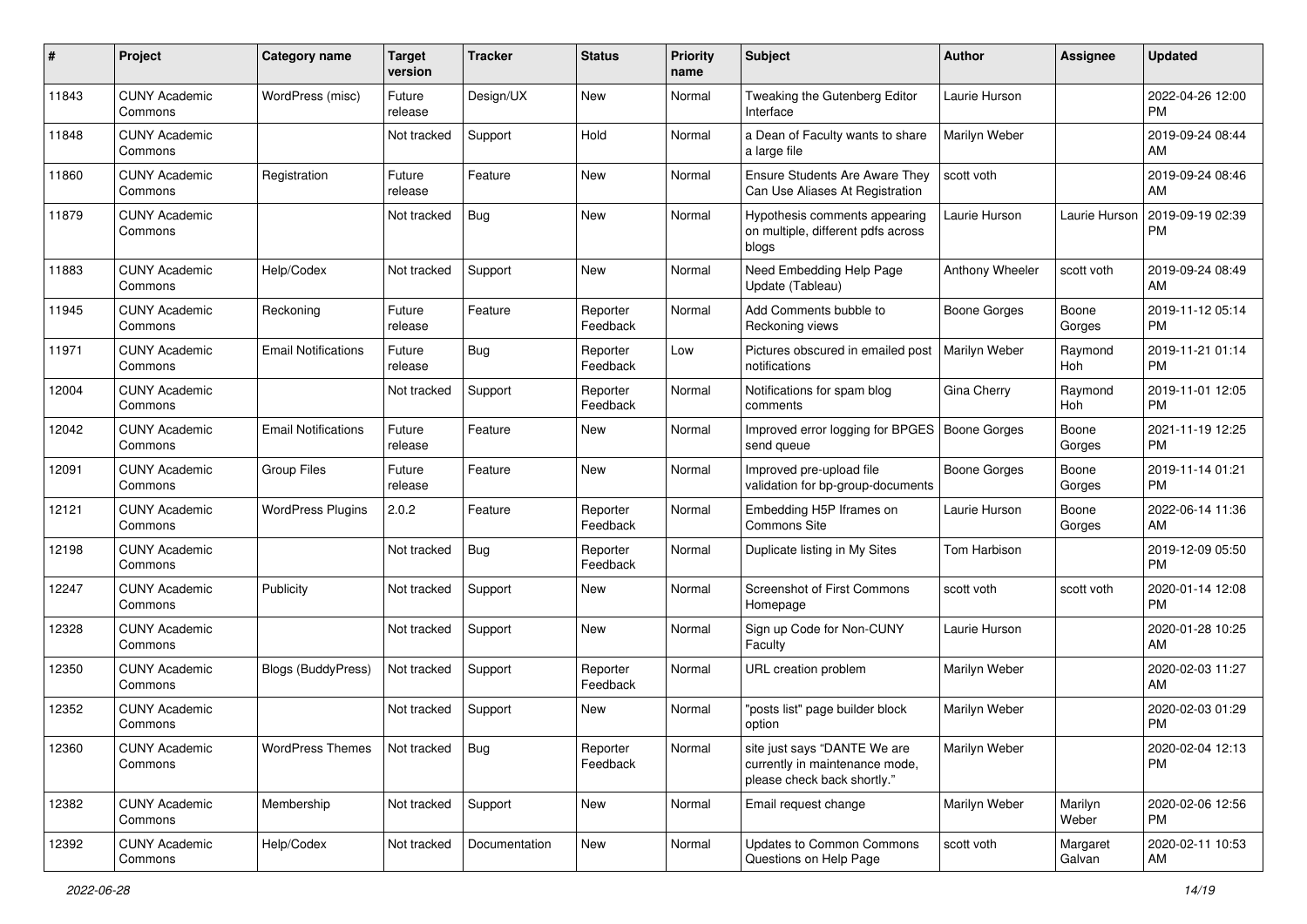| #     | Project                         | Category name            | <b>Target</b><br>version | <b>Tracker</b> | <b>Status</b>        | <b>Priority</b><br>name | <b>Subject</b>                                                   | <b>Author</b>       | <b>Assignee</b>       | <b>Updated</b>                |
|-------|---------------------------------|--------------------------|--------------------------|----------------|----------------------|-------------------------|------------------------------------------------------------------|---------------------|-----------------------|-------------------------------|
| 12436 | <b>CUNY Academic</b><br>Commons |                          | Not tracked              | <b>Bug</b>     | Assigned             | Normal                  | Nightly system downtime                                          | <b>Boone Gorges</b> |                       | 2020-08-01 09:30<br>AM        |
| 12438 | <b>CUNY Academic</b><br>Commons | Courses                  | Not tracked              | Bug            | <b>New</b>           | Normal                  | Site appearing twice                                             | Laurie Hurson       | Boone<br>Gorges       | 2020-02-18 01:34<br><b>PM</b> |
| 12446 | <b>CUNY Academic</b><br>Commons | Groups (misc)            | Future<br>release        | Feature        | Reporter<br>Feedback | Normal                  | Toggle default site to group forum<br>posting                    | Laurie Hurson       | Laurie Hurson         | 2020-03-10 11:57<br>AM        |
| 12484 | <b>CUNY Academic</b><br>Commons |                          | Not tracked              | Support        | Reporter<br>Feedback | Normal                  | Sign up Code for COIL Course<br>starting in March                | Laurie Hurson       | Matt Gold             | 2020-03-02 02:26<br><b>PM</b> |
| 12573 | <b>CUNY Academic</b><br>Commons | <b>WordPress Plugins</b> | Future<br>release        | <b>Bug</b>     | <b>New</b>           | Normal                  | <b>CommentPress Core Issues</b>                                  | scott voth          |                       | 2020-03-24 04:32<br><b>PM</b> |
| 12741 | <b>CUNY Academic</b><br>Commons | <b>WordPress Plugins</b> | Not tracked              | Support        | Reporter<br>Feedback | Normal                  | Tableau Public Viz Block                                         | Marilyn Weber       | Raymond<br><b>Hoh</b> | 2020-05-12 11:00<br>AM        |
| 12911 | <b>CUNY Academic</b><br>Commons |                          | Not tracked              | Feature        | <b>New</b>           | Normal                  | Block access to xmlrpc.php based<br>on User-Agent                | <b>Boone Gorges</b> | Boone<br>Gorges       | 2020-06-09 05:12<br><b>PM</b> |
| 13034 | <b>CUNY Academic</b><br>Commons |                          | Not tracked              | Support        | Reporter<br>Feedback | Normal                  | a site is asking people to join the<br>Commons to get a download | Marilyn Weber       |                       | 2020-07-12 07:23<br>AM        |
| 13048 | <b>CUNY Academic</b><br>Commons | Shortcodes and<br>embeds | Future<br>release        | Feature        | <b>New</b>           | Normal                  | Jupyter Notebooks support                                        | <b>Boone Gorges</b> |                       | 2020-07-14 11:46<br>AM        |
| 13199 | <b>CUNY Academic</b><br>Commons | Group Forums             | Future<br>release        | Feature        | <b>New</b>           | Normal                  | <b>Favoring Groups over bbPress</b><br>plugin                    | Colin McDonald      | Colin<br>McDonald     | 2021-11-19 12:28<br><b>PM</b> |
| 13255 | <b>CUNY Academic</b><br>Commons |                          | Not tracked              | Support        | Reporter<br>Feedback | Normal                  | Accessibility problems                                           | Marilyn Weber       |                       | 2020-09-01 05:48<br><b>PM</b> |
| 13286 | <b>CUNY Academic</b><br>Commons |                          | Not tracked              | Support        | <b>New</b>           | Normal                  | problem connecting with<br>WordPress app                         | Marilyn Weber       | Raymond<br>Hoh        | 2020-09-08 11:16<br>AM        |
| 13328 | <b>CUNY Academic</b><br>Commons | Group Forums             | Not tracked              | <b>Bug</b>     | Reporter<br>Feedback | Normal                  | cross-posting in two related<br>groups                           | Marilyn Weber       | Raymond<br>Hoh        | 2020-09-15 10:39<br><b>PM</b> |
| 13331 | <b>CUNY Academic</b><br>Commons | Site cloning             | Future<br>release        | Bug            | <b>New</b>           | Normal                  | Combine Site Template and<br>Clone operations                    | Boone Gorges        | Jeremy Felt           | 2021-11-19 12:39<br><b>PM</b> |
| 13358 | <b>CUNY Academic</b><br>Commons | Group Forums             | Future<br>release        | Feature        | <b>New</b>           | Normal                  | Improved UI for group forum<br>threading settings                | Boone Gorges        | Raymond<br>Hoh        | 2021-11-19 12:27<br><b>PM</b> |
| 13370 | <b>CUNY Academic</b><br>Commons | Group Library            | Future<br>release        | Feature        | <b>New</b>           | Normal                  | Library bulk deletion and folder<br>editing                      | Colin McDonald      | Boone<br>Gorges       | 2020-10-13 10:41<br>AM        |
| 13430 | <b>CUNY Academic</b><br>Commons | Reply By Email           | Not tracked              | <b>Bug</b>     | New                  | Normal                  | Delay in RBE                                                     | Luke Waltzer        | Raymond<br><b>Hoh</b> | 2020-10-13 11:16<br>AM        |
| 13457 | <b>CUNY Academic</b><br>Commons | Group Forums             | 2.0.2                    | <b>Bug</b>     | <b>New</b>           | High                    | Forum post not sending<br>notifications                          | Filipa Calado       | Raymond<br>Hoh        | 2022-06-14 11:36<br>AM        |
| 13466 | <b>CUNY Academic</b><br>Commons | Cavalcade                | Future<br>release        | Feature        | <b>New</b>           | Normal                  | Automated cleanup for duplicate<br>Cavalcade tasks               | <b>Boone Gorges</b> | Boone<br>Gorges       | 2020-10-13 05:24<br>PM        |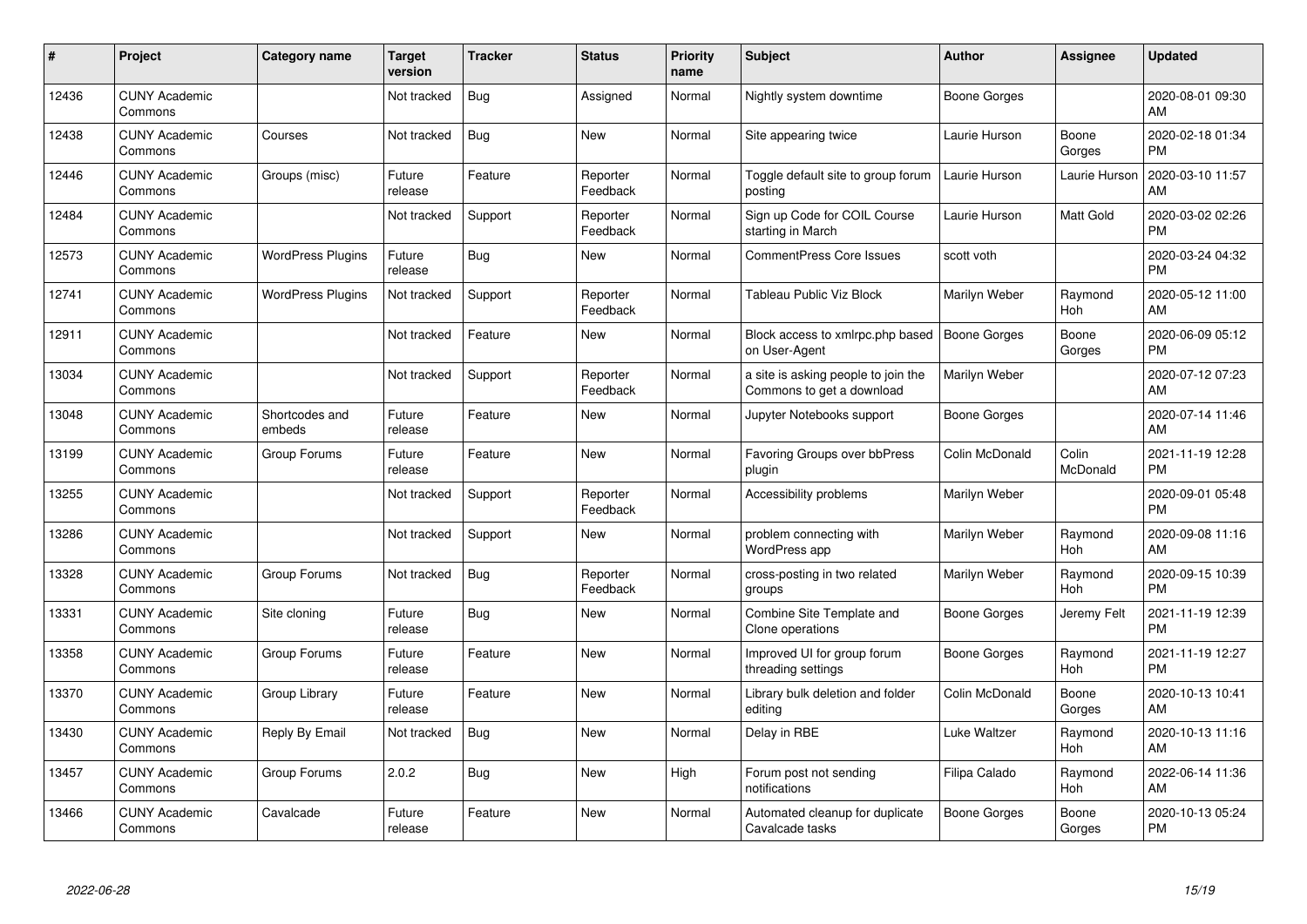| #     | Project                         | <b>Category name</b>           | <b>Target</b><br>version | <b>Tracker</b> | <b>Status</b>        | <b>Priority</b><br>name | Subject                                                                                       | <b>Author</b>       | <b>Assignee</b>       | <b>Updated</b>                |
|-------|---------------------------------|--------------------------------|--------------------------|----------------|----------------------|-------------------------|-----------------------------------------------------------------------------------------------|---------------------|-----------------------|-------------------------------|
| 13650 | <b>CUNY Academic</b><br>Commons | Group Library                  | Future<br>release        | Feature        | <b>New</b>           | Normal                  | Forum Attachments in Group<br>Library                                                         | Laurie Hurson       |                       | 2021-11-19 12:30<br><b>PM</b> |
| 13835 | <b>CUNY Academic</b><br>Commons | WordPress (misc)               | Future<br>release        | Feature        | New                  | Normal                  | Allow OneSearch widget to have<br>'CUNY' as campus                                            | <b>Boone Gorges</b> | Boone<br>Gorges       | 2021-11-19 12:39<br><b>PM</b> |
| 13891 | <b>CUNY Academic</b><br>Commons | Internal Tools and<br>Workflow | 2.1.0                    | Feature        | <b>New</b>           | Normal                  | Migrate automated linting to<br>GitHub Actions                                                | <b>Boone Gorges</b> | Jeremy Felt           | 2022-05-26 10:45<br>AM        |
| 13912 | <b>CUNY Academic</b><br>Commons |                                | Not tracked              | Feature        | Hold                 | Low                     | posting "missed schedule"                                                                     | Marilyn Weber       |                       | 2021-02-23 10:46<br>AM        |
| 13946 | <b>CUNY Academic</b><br>Commons | <b>WordPress Plugins</b>       | 2.1.0                    | Support        | Assigned             | Normal                  | Custom Embed handler For<br>OneDrive files                                                    | scott voth          | Raymond<br>Hoh        | 2022-05-26 10:46<br>AM        |
| 13949 | <b>CUNY Academic</b><br>Commons |                                | Not tracked              | Bug            | New                  | Normal                  | Continued debugging of runaway<br>MySQL connections                                           | <b>Matt Gold</b>    | Boone<br>Gorges       | 2021-09-14 10:42<br>AM        |
| 13975 | <b>CUNY Academic</b><br>Commons | Social Paper                   | Not tracked              | Support        | Reporter<br>Feedback | Normal                  | can't approve comments on Social   Marilyn Weber<br>Paper paper                               |                     |                       | 2021-02-12 09:33<br>AM        |
| 14074 | <b>CUNY Academic</b><br>Commons | WordPress (misc)               | Not tracked              | Support        | Reporter<br>Feedback | Normal                  | page password protection<br>problem                                                           | Marilyn Weber       |                       | 2021-03-02 11:03<br>AM        |
| 14113 | <b>CUNY Academic</b><br>Commons | WordPress (misc)               | Future<br>release        | <b>Bug</b>     | Hold                 | Normal                  | Block Editor Not Working on this<br>page - Json error                                         | scott voth          | Boone<br>Gorges       | 2021-03-05 11:01<br>AM        |
| 14184 | <b>CUNY Academic</b><br>Commons | <b>Public Portfolio</b>        | Future<br>release        | Feature        | New                  | Normal                  | Centralized mechanism for storing<br>Campus affiliations                                      | <b>Boone Gorges</b> | Boone<br>Gorges       | 2022-01-04 11:35<br>AM        |
| 14309 | <b>CUNY Academic</b><br>Commons | Group Library                  | Future<br>release        | Feature        | New                  | Normal                  | Better handling of<br>bp group document file<br>download attempts when file is<br>not present | Boone Gorges        | Boone<br>Gorges       | 2021-11-19 12:28<br><b>PM</b> |
| 14394 | <b>CUNY Academic</b><br>Commons |                                | Not tracked              | Feature        | New                  | Normal                  | Commons News Site - redesign                                                                  | scott voth          | scott voth            | 2021-09-14 10:46<br>AM        |
| 14398 | <b>CUNY Academic</b><br>Commons |                                | Not tracked              | Support        | Reporter<br>Feedback | Normal                  | Events plug-in notification<br>problem                                                        | Marilyn Weber       |                       | 2021-05-11 11:21<br>AM        |
| 14439 | <b>CUNY Academic</b><br>Commons | Spam/Spam<br>Prevention        | 2.0.2                    | Support        | Assigned             | Normal                  | Aprroved comments held for<br>moderation                                                      | Laurie Hurson       | Raymond<br><b>Hoh</b> | 2022-06-14 11:36<br>AM        |
| 14475 | <b>CUNY Academic</b><br>Commons |                                | Not tracked              | Publicity      | New                  | Normal                  | <b>OER Showcase Page</b>                                                                      | Laurie Hurson       | Laurie Hurson         | 2021-09-14 10:46<br>AM        |
| 14483 | <b>CUNY Academic</b><br>Commons | WordPress - Media              | Not tracked              | <b>Bug</b>     | Reporter<br>Feedback | Normal                  | Wordpress PDF Embed Stopped<br>Working after JITP Media Clone                                 | Patrick DeDauw      | Boone<br>Gorges       | 2021-05-20 01:51<br>PM        |
| 14496 | <b>CUNY Academic</b><br>Commons | Domain Mapping                 | Future<br>release        | Bug            | New                  | Normal                  | Mapped domain SSO uses<br>third-party cookies                                                 | Raymond Hoh         | Raymond<br>Hoh        | 2021-05-24 04:03<br><b>PM</b> |
| 14504 | <b>CUNY Academic</b><br>Commons |                                | Not tracked              | Publicity      | Reporter<br>Feedback | Normal                  | Adding showcases to home page<br>menu                                                         | Laurie Hurson       | Boone<br>Gorges       | 2022-01-19 03:26<br><b>PM</b> |
| 14538 | <b>CUNY Academic</b><br>Commons |                                | Not tracked              | Support        | Reporter<br>Feedback | Normal                  | Weebly To Commons                                                                             | Laurie Hurson       |                       | 2021-09-14 10:47<br>AM        |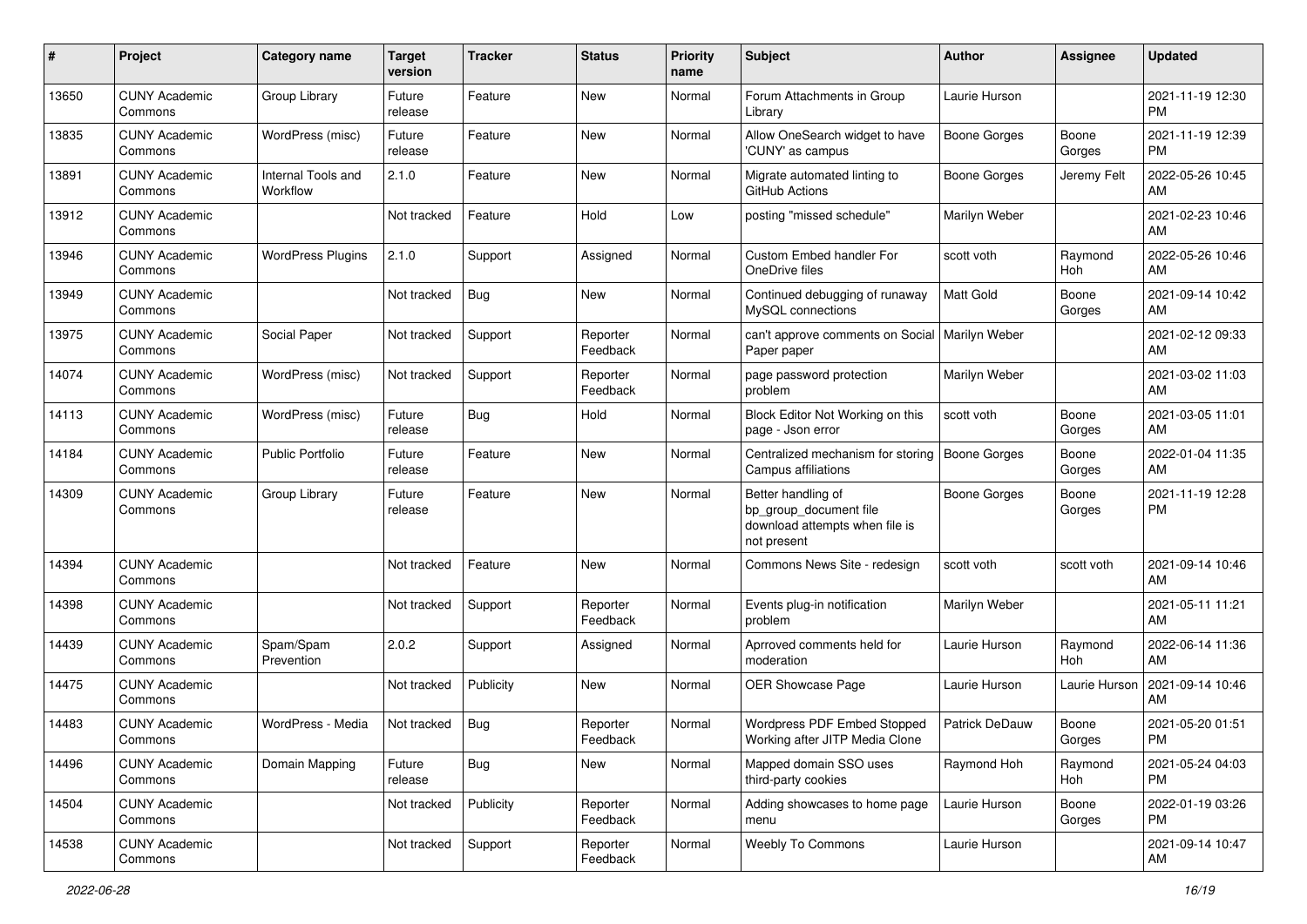| #     | Project                         | <b>Category name</b>           | <b>Target</b><br>version | <b>Tracker</b> | <b>Status</b>        | <b>Priority</b><br>name | <b>Subject</b>                                                       | <b>Author</b>           | <b>Assignee</b>       | <b>Updated</b>                |
|-------|---------------------------------|--------------------------------|--------------------------|----------------|----------------------|-------------------------|----------------------------------------------------------------------|-------------------------|-----------------------|-------------------------------|
| 14629 | <b>CUNY Academic</b><br>Commons |                                | Not tracked              | <b>Bug</b>     | Reporter<br>Feedback | Normal                  | Possible Post Order Bug?                                             | <b>Syelle Graves</b>    |                       | 2021-09-14 10:47<br>AM        |
| 14784 | <b>CUNY Academic</b><br>Commons |                                |                          | Support        | Reporter<br>Feedback | Normal                  | User report of logo problem when<br>using Customizer theme           | Marilyn Weber           |                       | 2021-09-17 10:25<br>AM        |
| 14787 | <b>CUNY Academic</b><br>Commons | <b>Plugin Packages</b>         | Future<br>release        | Feature        | <b>New</b>           | Normal                  | Creating a "Design" plugin<br>package                                | Laurie Hurson           | scott voth            | 2022-04-27 04:56<br><b>PM</b> |
| 14792 | <b>CUNY Academic</b><br>Commons |                                |                          | <b>Bug</b>     | <b>New</b>           | Normal                  | Inconsistent email notifications<br>from gravity forms               | Raffi<br>Khatchadourian |                       | 2021-10-04 01:50<br><b>PM</b> |
| 14842 | <b>CUNY Academic</b><br>Commons |                                | Not tracked              | Support        | Reporter<br>Feedback | Normal                  | Question about widgets and block<br>editor                           | Gina Cherry             |                       | 2021-10-06 03:01<br><b>PM</b> |
| 14900 | <b>CUNY Academic</b><br>Commons |                                | Not tracked              | Support        | Reporter<br>Feedback | Normal                  | previous theme?                                                      | Marilyn Weber           |                       | 2021-10-25 10:31<br>AM        |
| 14908 | <b>CUNY Academic</b><br>Commons | Performance                    |                          | <b>Bug</b>     | <b>New</b>           | Normal                  | Stale object cache on cdev                                           | Raymond Hoh             | Boone<br>Gorges       | 2021-12-07 09:45<br>AM        |
| 14911 | <b>CUNY Academic</b><br>Commons | <b>WordPress Themes</b>        | Not tracked              | Support        | <b>New</b>           | Normal                  | Twentytwentyone theme                                                | Marilyn Weber           |                       | 2021-10-28 10:37<br>AM        |
| 14936 | <b>CUNY Academic</b><br>Commons |                                |                          | <b>Bug</b>     | <b>New</b>           | Normal                  | Commons websites blocked by<br>SPS campus network                    | Laurie Hurson           |                       | 2021-11-03 03:57<br><b>PM</b> |
| 14940 | <b>CUNY Academic</b><br>Commons |                                |                          | <b>Bug</b>     | <b>New</b>           | Normal                  | Discrepancy between Commons<br>profile "sites" and actual # of sites | Laurie Hurson           |                       | 2021-11-08 11:09<br>AM        |
| 14983 | <b>CUNY Academic</b><br>Commons | WordPress (misc)               | Not tracked              | Support        | Reporter<br>Feedback | Normal                  | "Read More" tag not working                                          | Rebecca Krisel          | Raymond<br><b>Hoh</b> | 2021-11-23 01:17<br><b>PM</b> |
| 14987 | <b>CUNY Academic</b><br>Commons | <b>WordPress Plugins</b>       | Future<br>release        | <b>Bug</b>     | <b>New</b>           | Normal                  | Elementor update causes<br>database freeze-up                        | Boone Gorges            | Boone<br>Gorges       | 2021-11-29 12:02<br><b>PM</b> |
| 14994 | <b>CUNY Academic</b><br>Commons | cdev.gc.cuny.edu               | Not tracked              | Support        | In Progress          | Normal                  | Clear Cache on CDEV                                                  | scott voth              | Raymond<br><b>Hoh</b> | 2021-12-07 03:51<br><b>PM</b> |
| 15045 | <b>CUNY Academic</b><br>Commons |                                |                          | Support        | <b>New</b>           | Normal                  | no result for KCeL in the search<br>box on the commons               | Marilyn Weber           |                       | 2021-12-10 11:29<br>AM        |
| 15169 | <b>CUNY Academic</b><br>Commons |                                | 2.0.2                    | Support        | Reporter<br>Feedback | Normal                  | new Prelude website zipfiles for<br>custom theme and other files.    | Marilyn Weber           |                       | 2022-06-14 11:36<br>AM        |
| 15176 | <b>CUNY Academic</b><br>Commons |                                | Not tracked              | Support        | Reporter<br>Feedback | Normal                  | Archiving Q Writing & Old<br>Wordpress Sites on the Commons          | Laurie Hurson           |                       | 2022-02-08 10:28<br>AM        |
| 15194 | <b>CUNY Academic</b><br>Commons | Internal Tools and<br>Workflow | 2.1.0                    | Feature        | <b>New</b>           | Normal                  | PHPCS sniff for un-restored<br>switch to blog() calls                | Boone Gorges            | Jeremy Felt           | 2022-05-26 10:45<br>AM        |
| 15210 | <b>CUNY Academic</b><br>Commons | Analytics                      | Not tracked              | Design/UX      | <b>New</b>           | Normal                  | Google Analytics improvements                                        | Colin McDonald          | Boone<br>Gorges       | 2022-05-24 10:47<br>AM        |
| 15242 | <b>CUNY Academic</b><br>Commons | Performance                    | Not tracked              | <b>Bug</b>     | Reporter<br>Feedback | Normal                  | Slugist site                                                         | Raffi<br>Khatchadourian | Boone<br>Gorges       | 2022-02-07 11:14<br>AM        |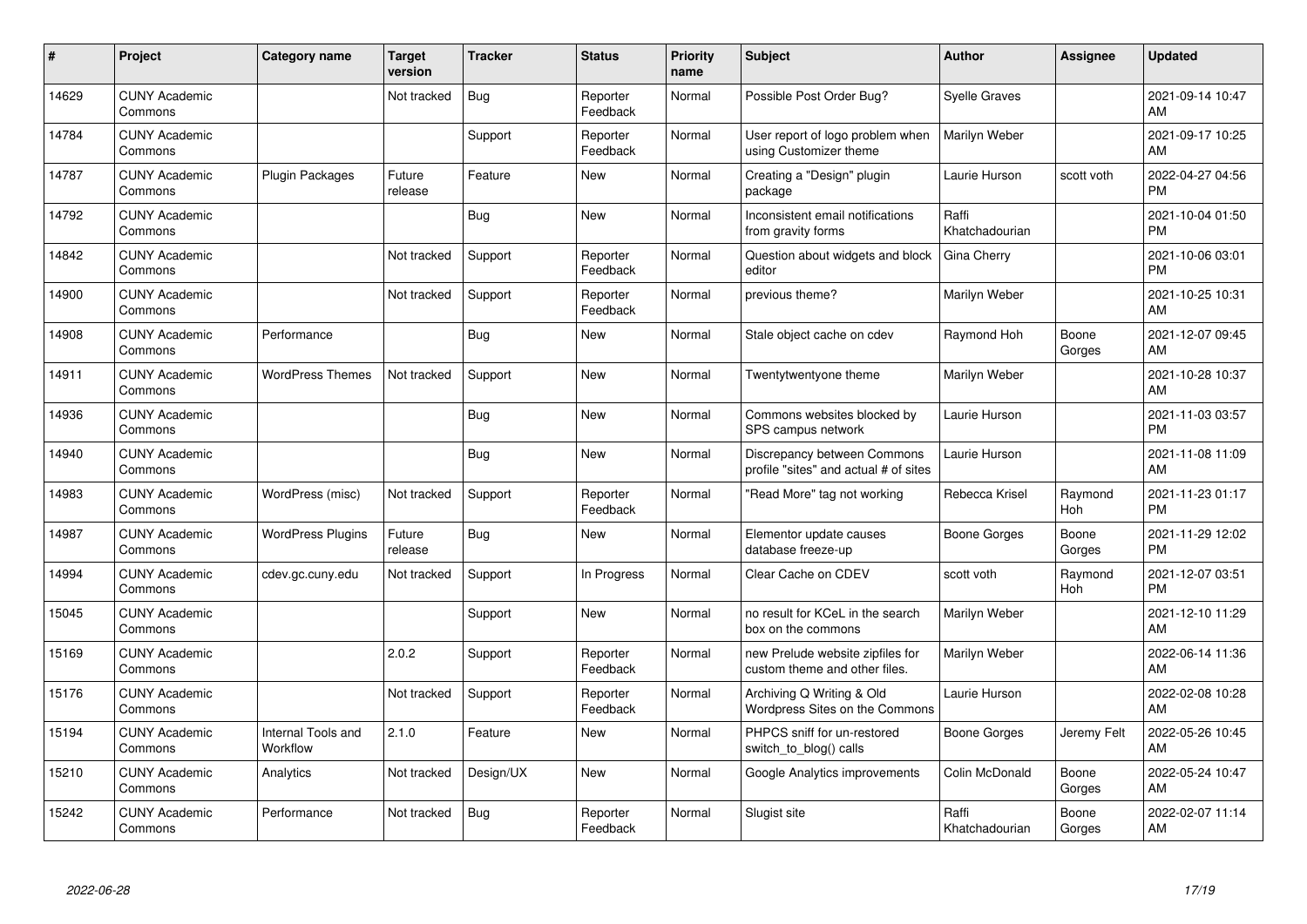| #     | Project                         | <b>Category name</b>       | <b>Target</b><br>version | <b>Tracker</b> | <b>Status</b>        | <b>Priority</b><br>name | <b>Subject</b>                                             | <b>Author</b>           | <b>Assignee</b>       | <b>Updated</b>                |
|-------|---------------------------------|----------------------------|--------------------------|----------------|----------------------|-------------------------|------------------------------------------------------------|-------------------------|-----------------------|-------------------------------|
| 15260 | <b>CUNY Academic</b><br>Commons |                            |                          | Support        | Reporter<br>Feedback | Normal                  | Diacritical markings   European<br><b>Stages</b>           | Marilyn Weber           |                       | 2022-02-04 08:16<br>AM        |
| 15370 | <b>CUNY Academic</b><br>Commons |                            |                          | Support        | Reporter<br>Feedback | Normal                  | All-in-One Event Calendar?                                 | Marilyn Weber           |                       | 2022-02-17 11:03<br>AM        |
| 15516 | <b>CUNY Academic</b><br>Commons | <b>WordPress Plugins</b>   |                          | Bug            | Reporter<br>Feedback | Normal                  | Can't publish or save draft of post<br>on wordpress.com    | Raffi<br>Khatchadourian | Raymond<br>Hoh        | 2022-03-02 05:52<br><b>PM</b> |
| 15565 | <b>CUNY Academic</b><br>Commons |                            |                          | Support        | <b>New</b>           | Normal                  | Events - send updates to an email<br>listserv              | Marilyn Weber           |                       | 2022-03-10 01:06<br><b>PM</b> |
| 15604 | <b>CUNY Academic</b><br>Commons | <b>Email Notifications</b> | Future<br>release        | Feature        | Assigned             | Normal                  | Restructure Commons Group<br><b>Digest Email Messages</b>  | Matt Gold               | Boone<br>Gorges       | 2022-05-26 10:45<br>AM        |
| 15613 | <b>CUNY Academic</b><br>Commons |                            | 2.0.2                    | Feature        | Reporter<br>Feedback | Normal                  | Adding "Passster" plugin                                   | Laurie Hurson           |                       | 2022-06-14 11:36<br>AM        |
| 15655 | <b>CUNY Academic</b><br>Commons |                            | 2.0.2                    | Support        | Reporter<br>Feedback | Normal                  | Event Aggregator plugin?                                   | Marilyn Weber           |                       | 2022-06-14 11:36<br>AM        |
| 15685 | <b>CUNY Academic</b><br>Commons |                            |                          | Support        | <b>New</b>           | High                    | problem with chrome?                                       | Marilyn Weber           |                       | 2022-04-25 03:40<br><b>PM</b> |
| 15757 | <b>CUNY Academic</b><br>Commons |                            |                          | Bug            | <b>New</b>           | Normal                  | Members # do not match                                     | Laurie Hurson           |                       | 2022-03-30 04:52<br><b>PM</b> |
| 15767 | <b>CUNY Academic</b><br>Commons | WordPress (misc)           |                          | Support        | New                  | Normal                  | Site loading slowly                                        | scott voth              | Boone<br>Gorges       | 2022-04-04 08:56<br><b>PM</b> |
| 15816 | <b>CUNY Academic</b><br>Commons |                            | Not tracked              | Support        | <b>New</b>           | Normal                  | slow loading at SPS                                        | Marilyn Weber           |                       | 2022-04-05 01:26<br><b>PM</b> |
| 15883 | <b>CUNY Academic</b><br>Commons |                            | 2.1.0                    | Feature        | <b>New</b>           | Normal                  | Release BPGES update                                       | Boone Gorges            | Boone<br>Gorges       | 2022-05-26 10:39<br>AM        |
| 15923 | <b>CUNY Academic</b><br>Commons |                            | Not tracked              | Feature        | Reporter<br>Feedback | Normal                  | <b>Bellows Plugin Adjustments</b>                          | Laurie Hurson           |                       | 2022-04-20 10:10<br>AM        |
| 15978 | <b>CUNY Academic</b><br>Commons | WordPress - Media          | 2.0.2                    | Support        | Reporter<br>Feedback | Normal                  | tex files?                                                 | Marilyn Weber           | Raymond<br>Hoh        | 2022-06-14 11:36<br>AM        |
| 16092 | <b>CUNY Academic</b><br>Commons |                            | Future<br>release        | Feature        | Hold                 | Normal                  | Don't show main site in Site<br>search results             | Boone Gorges            | Boone<br>Gorges       | 2022-05-17 03:12<br><b>PM</b> |
| 16099 | <b>CUNY Academic</b><br>Commons |                            |                          | Support        | Reporter<br>Feedback | Normal                  | request for Newsletter Glue                                | Marilyn Weber           |                       | 2022-05-13 12:14<br><b>PM</b> |
| 16110 | <b>CUNY Academic</b><br>Commons |                            |                          | Support        | Reporter<br>Feedback | Normal                  | remove Creative Commons<br>license from pages?             | Marilyn Weber           | Raymond<br><b>Hoh</b> | 2022-05-17 06:11<br><b>PM</b> |
| 16177 | <b>CUNY Academic</b><br>Commons | Reply By Email             |                          | Bug            | <b>New</b>           | Normal                  | Switch to Inbound mode for RBE                             | Raymond Hoh             | Raymond<br>Hoh        | 2022-05-30 04:32<br><b>PM</b> |
| 16199 | <b>CUNY Academic</b><br>Commons | <b>Directories</b>         | 2.0.2                    | <b>Bug</b>     | <b>New</b>           | Normal                  | Removed "Semester" Filter from<br><b>Courses Directory</b> | Laurie Hurson           | Boone<br>Gorges       | 2022-06-14 11:36<br>AM        |